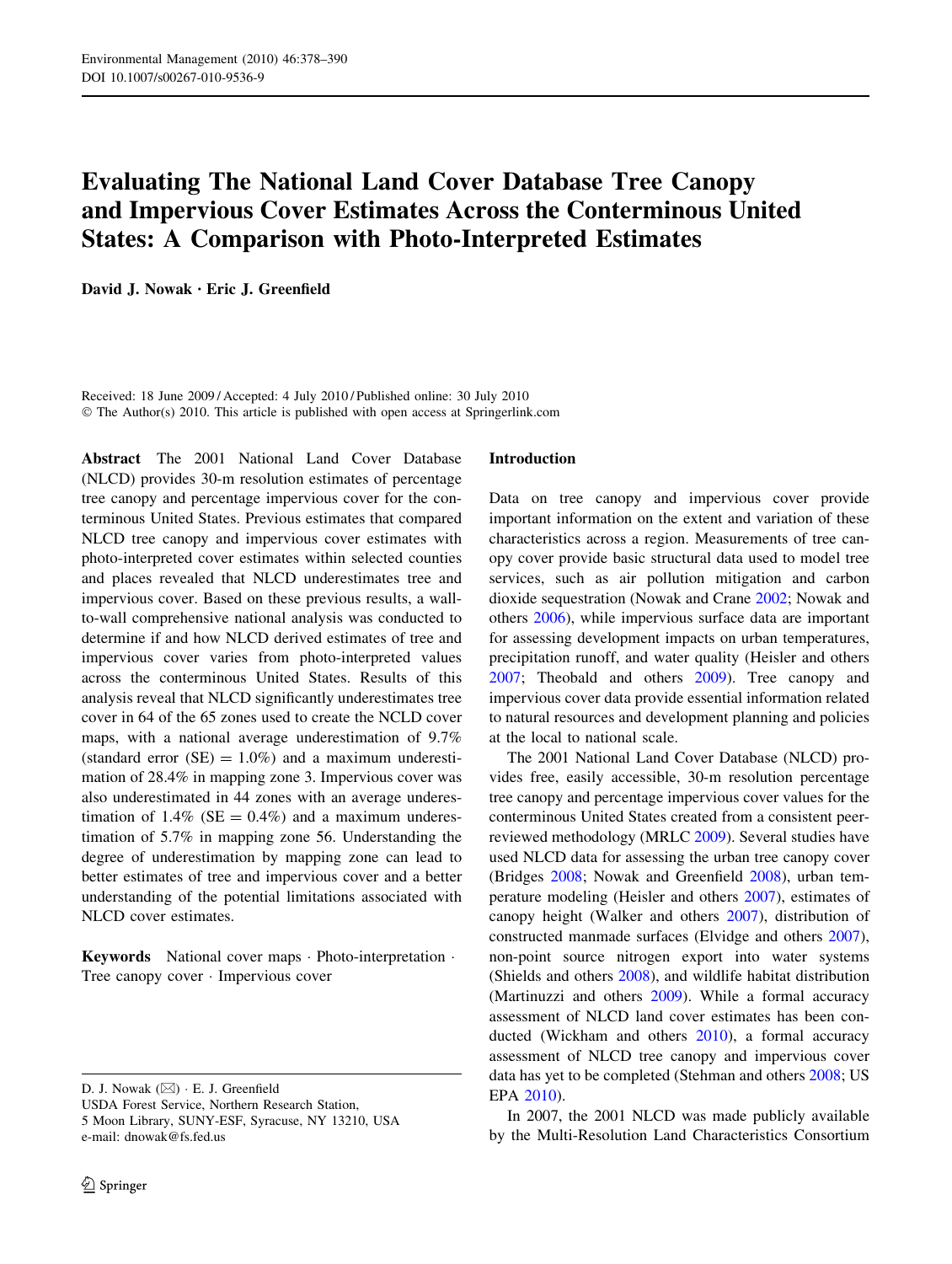(MRLC) (MRLC [2009;](#page-11-0) Homer and others [2007\)](#page-11-0). The 2001 NLCD provides 30-m resolution classified land cover and percentage tree canopy and impervious cover estimates for the conterminous United States derived from circa 2001 Landsat 7 imagery. Twelve mapping teams employed by the MRLC used standardized data preparation, classification, and quality control to process the Landsat imagery within 65 distinct mapping zones (Huang and others [2001](#page-11-0); Yang and others [2003](#page-12-0); Homer and others [2004,](#page-11-0) [2007](#page-11-0)). Mapping zones were delimited to represent relative geographic homogeneity with consideration of economy (cost), physiography, land-cover distribution, spectral uniformity, and optimal edge-matching (Homer and Gallant [2001\)](#page-11-0). High resolution tree canopy and impervious cover maps, derived from 1-m resolution digital orthoimagery quarter quadrangles, were used to develop unique algorithms for each mapping zone to estimate percentage tree canopy and impervious cover from raw Landsat 7 imagery (c. 2001). Each cover layer is accompanied by metadata documenting error estimates based on a cross-validation technique utilizing the algorithms and training data for each mapping zone (MRLC [2009](#page-11-0); Homer and others [2007](#page-11-0)). According to these preliminary error estimates, the tree canopy cover values have an average error ranging from 6 to 17% and impervious cover has an average error ranging from 4 to 17% (MRLC [2009;](#page-11-0) Homer and others [2007](#page-11-0)).

With an early and limited release of the 2001 NLCD, Walton ([2008\)](#page-12-0) found potential underestimation of tree canopy cover in 36 cities and villages in NLCD mapping zone 63 (western New York State). A later study was developed to compare 2001 NLCD cover estimates with photo-interpreted estimates of Google Earth imagery from randomly sampled and geographically dispersed Censusdesignated places (e.g., cities, villages; hereafter referred to as places) and counties in the United States (Greenfield and others [2009\)](#page-11-0). Results of this comparison revealed that 2001 NLCD underestimates tree canopy cover by an average of 9.7% and underestimates impervious cover by an average of 5.7% within places and 1.3% in counties. The underestimate appeared to be consistent across the country with no statistical differences among physiographic regions. However, there were statistical differences in the degree of underestimation of tree canopy cover among mapping zones and of impervious cover by population density class. The study reported here continues this work by expanding the analysis to the entire conterminous United States to further explore the differences between NLCD-derived and photo-interpreted percentage tree canopy and impervious cover among all 65 mapping zones.

Google Earth imagery is used as a reference data source for tree canopy and impervious cover estimates because of its national aerial imagery coverage. Google Earth imagery has been used to augment existing geographic data and

when other data sources specific to a particular application are incomplete, inconsistent, or nonexistent. For example, Google Earth has been used to evaluate the spatial distribution of insurance risk and natural disaster mapping and crisis management (Slingsby and others [2008;](#page-12-0) Nourbakhsh and others [2006](#page-12-0)), as reference data to validate land cover maps (Cha and Park [2007\)](#page-11-0), to enable the use of volunteered geographic information to post, reference and verify geographic data (Goodchild [2007;](#page-11-0) Wood and others [2007](#page-12-0)), for NLCD land cover accuracy assessments when other media were unavailable (Wickham and others 2010), and to make applications of geographic visualization and decisionmaking support available to the public (Sieber [2006;](#page-12-0) Butler [2006](#page-11-0); Goodchild [2007;](#page-11-0) Sheppard and Cizek [2009](#page-12-0)).

Stehman and others ([2008\)](#page-12-0) designed of a formal accuracy assessment of the 2001 NLCD, which includes recommended evaluation protocols to meet six defined objectives. However, only the first objective, which assesses the per-class thematic accuracy of the classified land cover, has been completed (Wickham and others [2010](#page-12-0)). The protocol set out by Stehman and others ([2008\)](#page-12-0) establishes a pixel-by-pixel assessment of the NLCD percentage tree canopy and impervious data that meets several MRLC objectives. Results reported here differ in that the analysis was not designed to be a pixel-by-pixel accuracy assessment, rather it was designed to test differences between NLCD-derived and photo-interpreted estimates of overall percentage tree canopy and impervious cover for each of the 65 mapping zones. This assessment was conducted to provide a better understanding of the potential limitations of NLCD tree canopy and impervious cover estimates for each mapping zone.

## Methods

The comparison between NLCD-derived and photo-interpreted tree canopy and impervious cover percentages was conducted within the boundaries of the 65 NLCD mapping zones (MRLC [2009\)](#page-11-0). The NLCD 2001 percentages for tree canopy and impervious cover for each zone were derived from zone boundary maps registered with the NLCD 2001 layers in a U.S. Geologic Survey USA Contiguous Albers Equal Area Conic projected coordinate system. The NLCD percentage tree canopy and impervious cover for the entire mapping zone polygon was extracted using GIS software (zonal statistics). Overall percentage cover in each zone was calculated as the total NLCD cover in the zone divided by the total area in each zone.

These same mapping zone boundaries were used to randomly draw a sample of 1,000 points within each zone. These points then were converted and transformed into a Google Earth compatible format (Google Inc. [2007\)](#page-11-0) for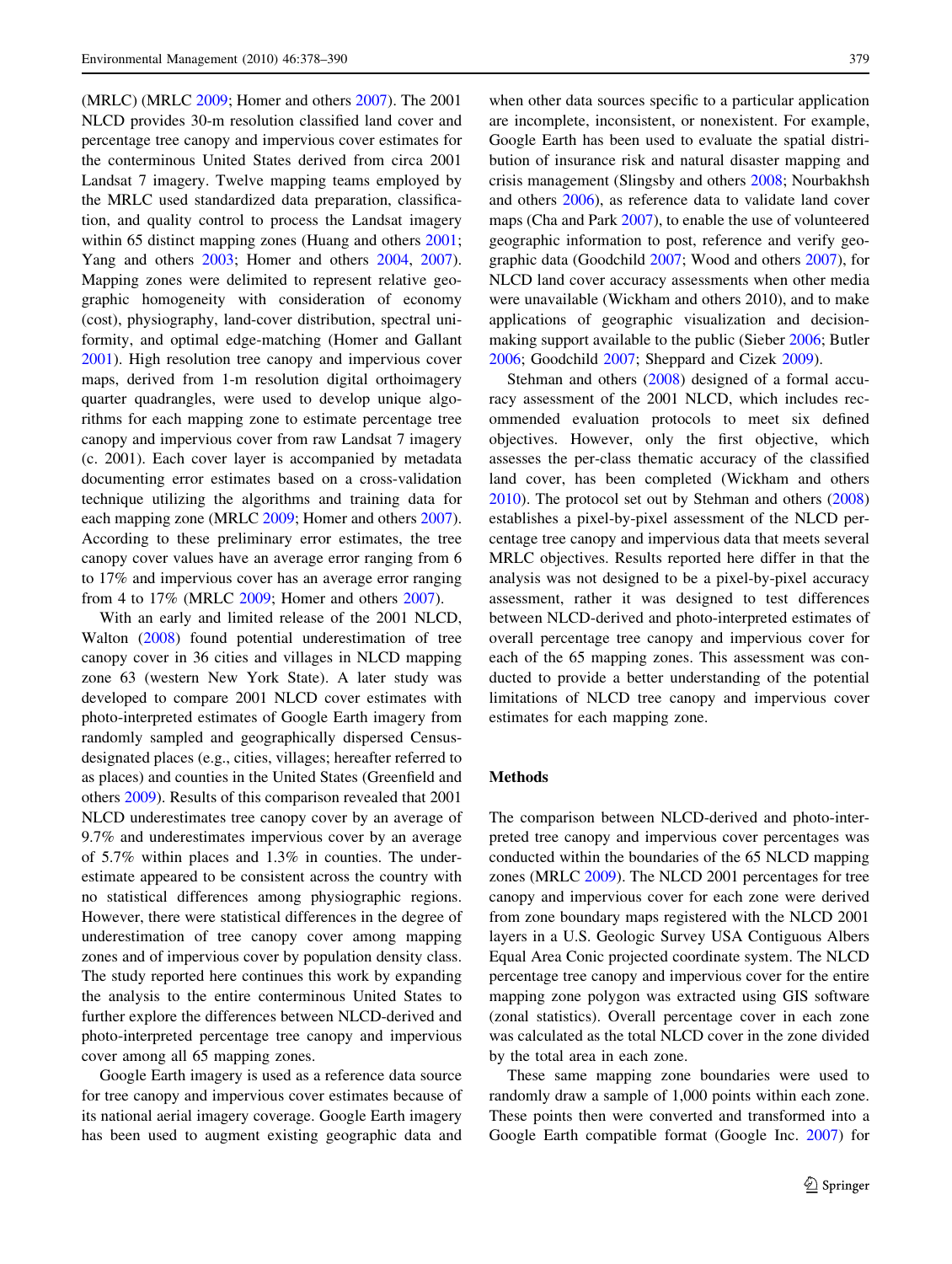photo-interpretation. Each random point was interpreted as to its cover type to statistically estimate the percentage tree canopy and impervious cover within each mapping zone.

Despite its widespread and growing use, past editions of Google Earth and its content have been known to have issues regarding unknown dates of imagery (dates of imagery currently are provided) and erroneous content (Goodchild [2007](#page-11-0); Potere [2008](#page-12-0); Sheppard and Cizek [2009](#page-12-0)). Potere [\(2008](#page-12-0)) specifically found that the horizontal positional accuracy of Google Earth imagery for several developed countries, including the United States, had a root mean squares error of 22.6 m and had a mean error of 19 m. However, the positional accuracy will have a negligible effect on results in this study as the cover estimates are based on random samples within large geographic areas (mapping zones). Sample points that are off from a given coordinate will still produce a valid random sample of points within the mapping zone area for the cover analysis. Inaccurate horizontal positions would only affect the sample for points near the boundary of the map zones as some points may actually represent areas outside of the mapping zone. Given the large zone area relative to the mapping zone boundary, the potential number or effect of points interpreted outside the mapping zone is negligible.

There are other aerial sources of data to compare NLCD-derived values (e.g., digital orthoimagery quarter quadrangles), however, Google Earth imagery provides one of the best means to assess overall tree canopy and impervious cover as it offers nearly complete coverage of the conterminous United States with interpretable images.

Trained photo-interpreters with experience interpreting leaf-off and leaf-on imagery classified each point as trees (yes/no), impervious surface (yes/no), or as a non-interpretable image. As reflected in the 2001 NLCD, tree canopy and impervious cover designations are not mutually exclusive (e.g., tree cover over sidewalk or road), and the photo interpreters were instructed to determine if the tree canopy covered an impervious surface, in which case it was classified as both tree and impervious. Most points (99.6%) fell on images that were readily interpretable (high-resolution imagery). Points falling on imagery with medium to coarse resolution (e.g., 30-m resolution) or with atmospheric obstructions (clouds) were considered non-interpretable and not included in the final analysis. Overall, 63 of the 65 mapping zones had at least 99% interpretable points. The lowest percent of interpretable points was 93% in zone 9.

Four photo-interpreters were used, with each mapping zone being assessed by one photo-interpreter. Photo-interpretation results were verified by having 100 points within each zone reinterpreted by another photo-interpreter. Some disagreements with the audit values were due to changes in Google imagery between the original interpretation and the

audit. Zones with less than 90% agreement were reinterpreted and rechecked until at least 95% agreement was attained. Overall, the audit control checks resulted in a 95% average agreement between the original interpretation and the audit values.

To help understand how differences within zones might differ by land-cover classes, interpreted points in each zone were stratified into 4 groups based on general NLCD landcover classes (general LC class): (1) Trees/shrubs (NLCD classes: deciduous forest, evergreen forest, mixed forest, scrub/shrub, and woody wetland); (2) Agriculture/grassland (classes: grassland/herbaceous, pasture/hay, and cultivated crops); (3) Developed (classes: developed, open space, low intensity, medium intensity, and high intensity); and (4) Other (classes: barren land and emergent herbaceous wetland) (MRLC [2010](#page-11-0)). General NLCD classes with small areas within a zone would have a relatively small sample size. For general classes with a sample size of less than 20 interpretable points, additional random points were interpreted to ensure a minimum sample size of 20.

Within each general LC class in each zone, the percentage of tree canopy or impervious cover  $(p)$  was calculated as the number of sample points  $(x)$  hitting the cover attribute divided by the total number of interpretable sample points (*n*) within the general LC class ( $p = x/n$ ). The standard error of the estimate (SE) was calculated as  $SE =$  $\frac{1}{p*(1-p)}$ n  $\overline{\phantom{a}}$ (Lindgren and McElrath [1969\)](#page-11-0). This method has been used to assess canopy cover in many cities (e.g., Nowak and others [1996\)](#page-12-0). Total cover and SE for each mapping zone was calculated by weighting the general LC class cover estimates by NLCD general LC class area in each zone. A 95 and 99% confidence interval of the photo-interpreted cover values was used to test for differences between the photo-interpreted and NLCD predicted cover values for each zone. That is, the NLCD estimate was determined to be significantly different from a photo-interpreted value if the NLCD value was outside the 95% confidence interval bounds of the interpreted value.

In some cases, the number of points falling on tree canopy or impervious cover within an NLCD general LC class would be zero, and thus the standard error and confidence interval estimate of the percentage cover would also be zero. In this case, any non-zero NLCD cover estimate would be considered significantly different from the interpreted values, no matter how small the difference. To avoid these minor differences being considered significantly different from cover values of zero, the standard error of the zero cover estimates was calculated using a sample size of one for the cover estimate (i.e.,  $x = 1$ ) instead of  $x = 0$ ). These adjustments for the test of significance are noted in the appropriate tables (Tables [1,](#page-3-0) [2](#page-5-0)). Spearman correlations were also used to determine if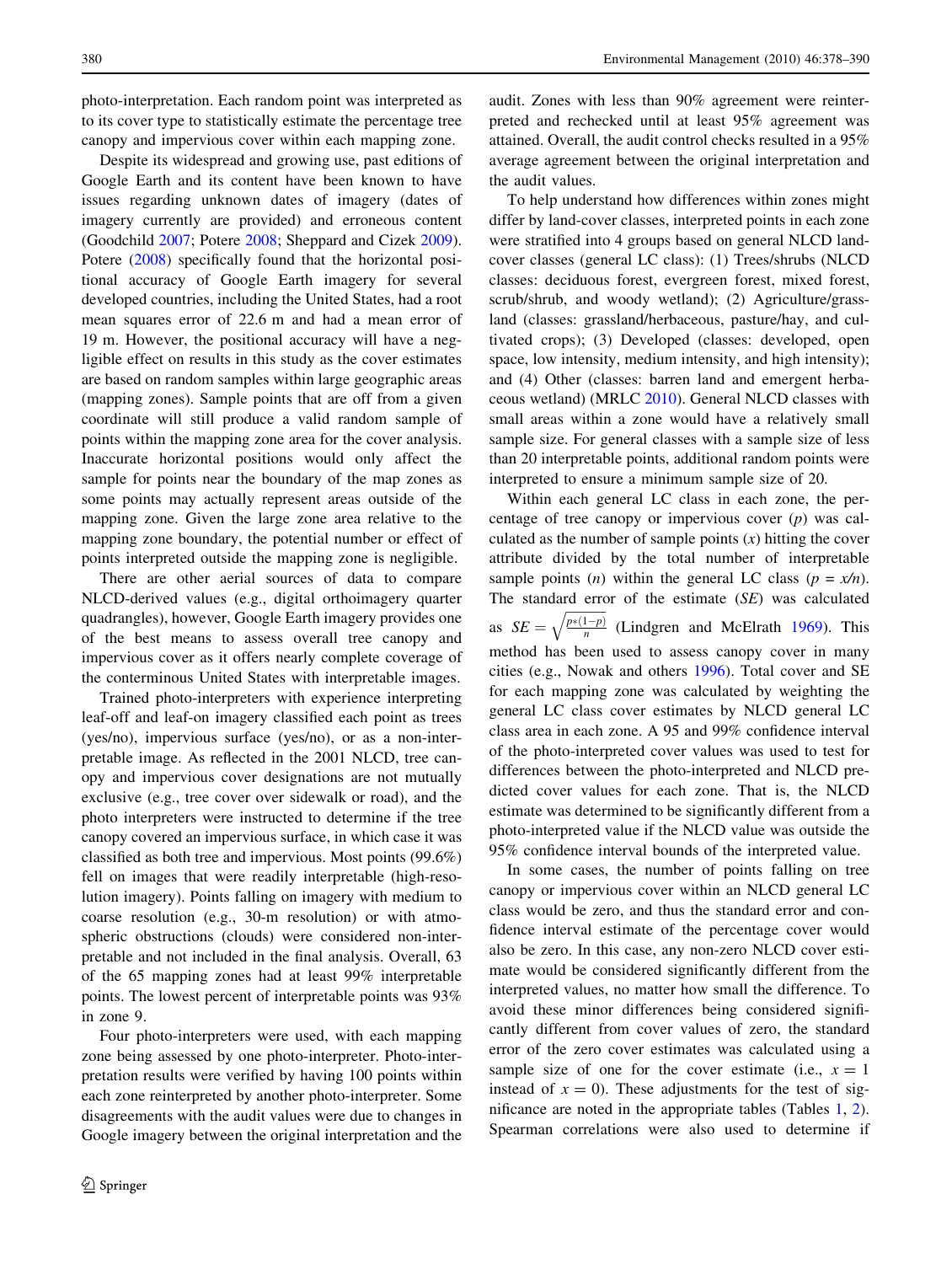<span id="page-3-0"></span>Table 1 Difference between photo-interpreted and NLCD 2001 derived tree canopy cover values by generalized NLCD land cover classes within each mapping zone

|                | Zone Developed land cover |          |                  |           | Forest land cover       |                  |                   |                 | Agriculture–grassland land cover |           |                  |              | Other land cover |           |          |                  |              |                    |           |          |
|----------------|---------------------------|----------|------------------|-----------|-------------------------|------------------|-------------------|-----------------|----------------------------------|-----------|------------------|--------------|------------------|-----------|----------|------------------|--------------|--------------------|-----------|----------|
|                | $\boldsymbol{n}$          | PI       | SE               | NLCD Diff |                         | $\boldsymbol{n}$ | PI                |                 | SE NLCD Diff                     |           | $\boldsymbol{n}$ | PI           | SE               | NLCD Diff |          | $\boldsymbol{n}$ | PI           | <b>SE</b>          | NLCD Diff |          |
| 1              | 63                        | 47.6     | 6.3              | 31.7      | $15.9*$                 | 799              |                   |                 | 80.0 1.4 69.4                    | $10.6**$  |                  | 84 17.9 4.2  |                  | 0.4       | $17.4**$ |                  | 46 13.0      | 5.0                | 0.4       | $12.6*$  |
| $\overline{c}$ | 93                        | 48.4     | 5.2              | 29.0      | $19.4**$                | 695              |                   |                 | 87.5 1.3 70.7                    | $16.8**$  |                  | 179 15.1 2.7 |                  | 0.3       | $14.8**$ | 29               | 17.2         | 7.0                | 0.5       | $16.7*$  |
| 3              | 41                        | 39.0     | 7.6              | 26.0      | 13.0                    | 838              |                   |                 | 82.7 1.3 50.8                    | 31.9**    | 118              | 11.0 2.9     |                  | 1.2       | 9.9**    | 20               | 0.0          | 4.6 <sup>a</sup>   | 1.9       | $-1.9$   |
| 4              | 166                       | 21.7     | 3.2              | 4.1       | $17.5***$               | 508              |                   |                 | 61.0 2.2 21.5                    | 39.6**    | 280              | 11.1 1.9     |                  | 0.7       | $10.4**$ | 46               | 8.7          | 4.2                | 0.3       | $8.4*$   |
| 5              | 93                        | 10.8     | 3.2              | 3.1       | $7.7*$                  | 53               | 41.5 6.8          |                 | 16.0                             | $25.6***$ | 815              | 9.0          | 1.0              | 5.3       | $3.7**$  | 39               | 15.4         | 5.8                | 1.8       | $13.6*$  |
| 6              | 25                        | 36.0     | 9.6              | 21.1      | 14.9                    | 811              | 68.8              | 1.6             | 42.6                             | $26.2**$  | 122              | 15.6         | 3.3              | 3.5       | $12.0**$ | 37               | 8.1          | 4.5                | 0.8       | 7.3      |
| 7              | 20                        | 35.0     | 10.7             | 15.4      | 19.6                    | 810              | 71.4              | 1.6             | 49.5                             | 21.9**    | 133              | 19.5         | 3.4              | 0.9       | 18.6**   | 36               | 19.4         | 6.6                | 1.8       | $17.7**$ |
| 8              | 43                        | 14.0     | 5.3              | 1.1       | $12.9*$                 | 468              | 4.9               | 1.0             | 2.1                              | $2.8**$   | 464              | 1.3          | 0.5              | 0.5       | 0.8      | 23               | 17.4         | 7.9                | 11.1      | 6.3      |
| 9              | 21                        | 19.0     | 8.6              | 5.8       | 13.2                    | 787              | 20.8              | 1.4             | 14.3                             | $6.5**$   | 101              | 5.0          | 2.2              | 0.3       | $4.7*$   | 21               | 4.8          | 4.6                | 0.2       | 4.5      |
| 10             | 20                        | 40.0     | 11.0             | 6.7       | $33.3**$                | 859              | 78.6 1.4          |                 | 53.3                             | $25.2**$  | 124              | 21.0         | 3.7              | 6.9       | $14.1**$ | 20               | 15.0         | 8.0                | 5.0       | 10.0     |
| 12             | 20                        | 10.0     | 6.7              | 0.5       | 9.5                     | 896              | $12.1$ 1.1        |                 | 6.6                              | $5.5**$   | 58               |              | 5.2 2.9          | 0.3       | 4.9      | 39               | 0.0          | $2.5^{\mathrm{a}}$ | 0.0       | 0.0      |
| 13             | 20                        | 10.0     | 6.7              | 1.9       | 8.1                     | 879              |                   | 8.6 0.9         | 0.8                              | $7.9**$   | 22               | 13.6         | 7.3              | 1.6       | 12.0     | 81               | 3.7          | 2.1                | 0.1       | 3.6      |
| 14             | 43                        | 16.3     | 5.6              | 1.1       | $15.2**$                | 856              | 17.3 1.3          |                 | 1.0                              | $16.3**$  | 72               | 5.6          | 2.7              | 0.7       | 4.8      | 29               | 3.4          | 3.4                | 0.5       | 2.9      |
| 15             | 26                        | 34.6     | 9.3              | 12.9      | $21.7*$                 | 945              | 34.9 1.6          |                 | 24.6                             | $10.3**$  | 35               | 8.6          | 4.7              | 0.6       | 7.9      | 25               | 20.0         | 8.0                | 0.9       | $19.1*$  |
| 16             | 21                        | 0.0      | 4.6 <sup>a</sup> | 8.6       | $-8.6$                  | 918              | 37.5 1.6          |                 | 29.5                             | $8.0**$   | 41               | $0.0\,$      | $2.4^{\rm a}$    | 2.8       | $-2.8$   | 23               | 0.0          | 4.3 <sup>a</sup>   | 0.4       | $-0.4$   |
| 17             | 27                        | 14.8     | 6.8              | 10.1      | 4.7                     | 757              | 19.8 1.4          |                 | 8.6                              | $11.2**$  | 103              | 7.8          | 2.6              | 0.3       | $7.4**$  | 113              | 0.0          | 0.9 <sup>a</sup>   | 0.0       | 0.0      |
| 18             | 20                        | 20.0     | 8.9              | 1.6       | 18.4                    | 599              | $10.5$ 1.3        |                 | 3.3                              | $7.3**$   | 359              | 4.5          | 1.1              | 0.3       | $4.1**$  | 29               | 20.7         | 7.5                | 0.5       | $20.2**$ |
| 19             | 20                        | 5.0      | 4.9              | 2.6       | 2.4                     | 664              | 62.3 1.9 47.1     |                 |                                  | $15.3**$  | 305              | 6.9          | 1.4              | 1.9       | $5.0**$  | 20               | 15.0         | 8.0                | 1.7       | 13.3     |
| 20             | 20                        | 10.0     | 6.7              | 1.1       | 8.9                     | 158              | 51.3 4.0 23.2     |                 |                                  | 28.1**    | 818              | 14.9         | 1.2              | 0.2       | 14.7**   | 20               | 25.0         | 9.7                | 2.1       | $22.9*$  |
| 21             | 20                        | 5.0      | 4.9              | 5.3       | $-0.3$                  | 785              | 50.2 1.8          |                 | 42.8                             | $7.4**$   | 187              | 7.0          | -1.9             | 2.0       | $5.0**$  | 20               | 0.0          | 4.9 <sup>a</sup>   | 4.1       | $-4.1$   |
| 22             | 20                        | 15.0     | 8.0              | 2.2       | 12.8                    | 800              |                   | 7.8 0.9         | 1.9                              | $5.9**$   | 165              |              | 9.1 2.2          | 1.1       | $8.0**$  | 26               | 11.5         | 6.3                | 5.4       | 6.1      |
| 23             | 20                        | 5.0      | 4.9              | 3.3       | 1.7                     |                  | 812 21.2 1.4      |                 | 13.7                             | $7.5***$  | 116              | 0.9          | 0.9              | 0.8       | 0.0      | 65               | 3.1          | 2.1                | 0.1       | 3.0      |
| 24             | 21                        | 9.5      | 6.4              | 6.1       | 3.4                     | 779              | $16.3$ 1.3        |                 | 14.1                             | 2.2       | 188              | 4.8          | 1.6              | 2.3       | 2.5      | 27               | 3.7          | 3.6                | 1.1       | 2.6      |
| 25             | 21                        | 23.8     | 9.3              | 2.4       | $21.4*$                 | 817              | 16.9 1.3          |                 | 7.3                              | $9.6**$   | 132              | 3.0          | 1.5              | 0.8       | 2.2      | 29               | 0.0          | 3.4 <sup>a</sup>   | 0.1       | $-0.1$   |
| 26             | 20                        | 10.0     | 6.7              | 0.5       | 9.5                     | 878              |                   | $9.6 \quad 1.0$ | 0.8                              | $8.7**$   | 99               |              | 9.1 2.9          | 0.1       | $9.0**$  | 21               | 14.3         | 7.6                | 0.1       | 14.2     |
| 27             | 20                        | 5.0      | 4.9              | 2.6       | 2.4                     | 266              | 21.4 2.5          |                 | 12.2                             | $9.2**$   | 711              |              | 3.7 0.7          | 0.0       | $3.6**$  | 20               | 5.0          | 4.9                | 1.6       | 3.4      |
| 28             | 20                        | 0.0      | 4.9 <sup>a</sup> | 11.3      | $-11.3*$                | 749              | 61.5 1.8          |                 | 48.4                             | $13.1**$  | 199              | $10.1$ 2.1   |                  | 2.9       | $7.1**$  | 36               | 5.6          | 3.8                | 3.5       | 2.0      |
| 29             | 20                        | 5.0      | 4.9              | 2.8       | 2.2                     | 448              | 21.9 2.0          |                 | 14.1                             | $7.8**$   | 528              | 0.8          | 0.4              | 0.1       | 0.7      | 20               | 0.0          | 4.9 <sup>a</sup>   | 1.1       | $-1.1$   |
| 30             | 21                        | 0.0      | 4.6 <sup>a</sup> | 0.4       | $-0.4$                  | 52               | 17.3 5.2          |                 | 18.5                             | $-1.2$    | 916              | 1.0          | 0.3              | 0.1       | $0.8*$   | 21               | 0.0          | 4.6 <sup>a</sup>   | 0.8       | $-0.8$   |
| 31             | 24                        | 0.0      | 4.1 <sup>a</sup> | 0.9       | $-0.9$                  | 34               | 55.9 8.5          |                 | 43.8                             | 12.1      | 919              | 2.5          | 0.5              | 0.5       | $2.0**$  | 31               | 9.7          | 5.3                | 1.1       | 8.5      |
| 32             | 102                       | 14.7     | 3.5              | 3.5       | $11.2**$                | 213              | 72.8              | 3.1             | 59.8                             | $13.0**$  | 676              | 10.8         | 1.2              | 0.8       | $10.0**$ | 20               | 10.0         | 6.7                | 5.5       | 4.5      |
| 33             | 36                        | 0.0      | 2.9 <sup>a</sup> | 1.3       | $-1.3$                  | 26               | 26.9              | 8.7             | 12.9                             | 14.0      | 940              | 1.2          | 0.4              | 0.0       | $1.1***$ | 22               | 4.5          | 4.4                | 1.7       | 2.9      |
| 34             | 34                        | 0.0      | $2.7^{a}$        | 0.4       | $-0.4$                  | 300              | 24.0              | 2.5             | 4.0                              | $20.0**$  | 659              | 2.1          | 0.6              | 0.0       | $2.1**$  | 20               | 5.0          | 4.9                | 0.5       | 4.5      |
| 35             | 39                        | 12.8     | 5.4              | 8.5       | 4.4                     | 654              |                   |                 | 24.2 1.7 19.0                    | $5.2**$   | 295              |              | 6.1 1.4          | 1.3       | 4.8**    | 20               | 5.0          | 4.9                | 1.3       | 3.7      |
| 36             |                           | 75 14.7  | 4.1              | 8.2       | 6.5                     |                  | 419 52.0 2.4 22.1 |                 |                                  | 29.9**    | 464              |              | 8.0 1.3          | 0.8       | $7.2**$  | 42               | 4.8          | 3.3                | 4.3       | 0.4      |
| 37             | 64                        | 32.8     | 5.9              | 19.8      | $13.0*$                 |                  | 667 82.2 1.5 67.7 |                 |                                  | $14.4**$  | 202              | 13.4 2.4     |                  | 0.6       | $12.7**$ | 65               | 9.2          | 3.6                | 0.7       | $8.5*$   |
| 38             | 49                        | 8.2      | 3.9              | 3.6       | 4.6                     |                  | 26 76.9 8.3 59.7  |                 |                                  | $17.2*$   | 922              |              | $3.0\quad0.6$    | 0.9       | $2.1**$  |                  | 21 14.3      | 7.6                | 4.8       | 9.5      |
| 39             | 59                        | 6.8      | 3.3              | 0.8       | 6.0                     |                  | 24 70.8 9.3 45.1  |                 |                                  | 25.8*     | 890              |              | 1.2 0.4          | 0.1       | $1.2**$  | 35               | 2.9          | 2.8                | 0.1       | 2.7      |
| 40             | 46                        | 4.3      | 3.0              | 1.0       | 3.3                     |                  | 32 62.5 8.6 66.8  |                 |                                  | $-4.3$    | 863              |              | 2.4 0.5          | 0.3       | $2.1**$  | 56               | 1.8          | 1.8                | 2.1       | $-0.3$   |
| 41             | 59                        | 18.6     | 5.1              | 9.4       | 9.2                     |                  | 587 79.2 1.7 78.9 |                 |                                  | 0.3       | 264              | 14.4 2.2     |                  | 3.9       | $10.5**$ |                  | 86 25.6      | 4.7                | 24.7      | 0.9      |
| 42             | 86                        | 9.3      | 3.1              | 4.6       | 4.7                     |                  | 74 83.8 4.3 80.1  |                 |                                  | 3.7       | 831              |              | 3.1 0.6          | 1.6       | $1.6**$  |                  | 26 19.2      | 7.7                | 13.2      | 6.1      |
| 43             |                           | 64 14.1  | 4.3              | 3.7       | $10.3*$                 |                  | 143 81.8 3.2 70.7 |                 |                                  | $11.1**$  | 787              |              | 9.4 1.0          | 1.5       | 7.9**    |                  | 20 25.0      | 9.7                | 13.4      | 11.6     |
| 44             |                           | 56 30.4  | 6.1              | 22.7      | 7.6                     |                  | 622 89.1 1.3 77.5 |                 |                                  | $11.5**$  | 322              | 10.9 1.7     |                  | 3.5       | $7.4**$  |                  | 20 30.0      | 10.2               | 13.4      | 16.6     |
| 45             |                           | 54 20.4  | 5.5              | 9.6       | $10.8*$                 |                  | 232 86.6 2.2 74.7 |                 |                                  | $12.0**$  | 710              |              | 3.9 0.7          | 1.2       | $2.7**$  |                  | 20 30.0 10.2 |                    | 27.7      | 2.3      |
| 46             |                           | 75 49.3  | 5.8              | 28.5      | $20.8**$                |                  | 715 85.7 1.3 73.9 |                 |                                  | $11.8**$  |                  | 201 22.9 3.0 |                  | 1.9       | $21.0**$ |                  | 22 27.3      | 9.5                | 24.5      | 2.8      |
| 47             |                           | 67 16.4  | 4.5              | 2.1       | $14.3**$                |                  | 487 84.0 1.7 65.0 |                 |                                  | 19.0**    |                  | 441 10.2 1.4 |                  | 0.5       | 9.7**    |                  | 22 40.9      | 10.5               | 23.9      | 17.0     |
| 48             |                           | 94 35.1  | 4.9              | 8.2       | $26.9**$                |                  | 595 86.4 1.4 76.7 |                 |                                  | $9.7**$   |                  | 306 19.6 2.3 |                  | 0.1       | 19.5**   |                  | 20 10.0      | 6.7                | 0.5       | 9.5      |
| 49             |                           | 127 15.0 | 3.2              | 5.5       | 9.5** 151 72.2 3.6 67.7 |                  |                   |                 |                                  | 4.5       | 718              |              | $2.8\quad 0.6$   | 0.2       | $2.6**$  |                  | 21 19.0      | 8.6                | 4.9       | 14.1     |
|                |                           |          |                  |           |                         |                  |                   |                 |                                  |           |                  |              |                  |           |          |                  |              |                    |           |          |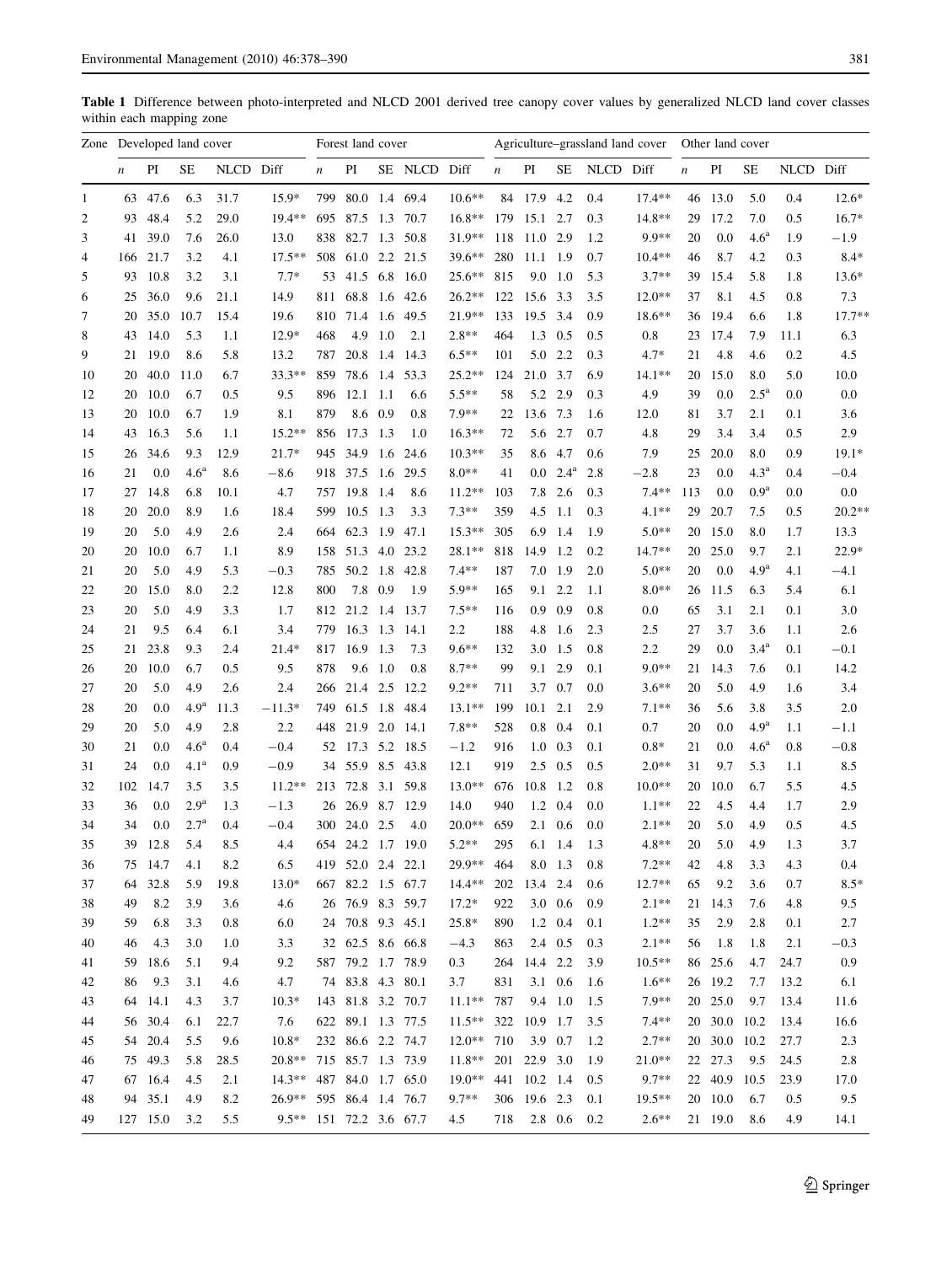Table 1 continued

| Zone |                  |      | Developed land cover |             |           | Forest land cover |               |     |             | Agriculture–grassland land cover |                  |                |           | Other land cover |           |     |      |           |             |          |
|------|------------------|------|----------------------|-------------|-----------|-------------------|---------------|-----|-------------|----------------------------------|------------------|----------------|-----------|------------------|-----------|-----|------|-----------|-------------|----------|
|      | $\boldsymbol{n}$ | PI   | SЕ                   | <b>NLCD</b> | Diff      | $\boldsymbol{n}$  | PI            | SE  | <b>NLCD</b> | Diff                             | $\boldsymbol{n}$ | PI             | <b>SE</b> | <b>NLCD</b>      | Diff      | n   | PI   | <b>SE</b> | <b>NLCD</b> | Diff     |
| 50   | 69               | 39.1 | 5.9                  | 12.6        | $26.5***$ | 467               | 83.1          | 1.7 | 72.6        | $10.5***$                        | 431              | 10.7           | 1.5       | 0.9              | 9.8**     | 32  | 18.8 | 6.9       | 5.5         | 13.3     |
| 51   | 107              | 38.3 | 4.7                  | 14.5        | $23.8**$  | 534               | 88.2          | 1.4 | 70.2        | 18.0**                           | 325              | 16.3           | 2.0       | 4.7              | $11.6***$ | 34  | 50.0 | 8.6       | 19.9        | $30.1**$ |
| 52   | 130              | 10.0 | 2.6                  | 6.1         | 3.9       | 91                | 89.0          | 3.3 | 76.8        | $12.2**$                         | 774              | 7.1            | 0.9       | 1.3              | $5.8**$   | 21  | 14.3 | 7.6       | 26.6        | $-12.3$  |
| 53   | 71               | 54.9 | 5.9                  | 32.9        | $22.0**$  | 747               | 94.1          | 0.9 | 85.2        | $8.9**$                          | 172              | 30.8 3.5       |           | 9.0              | $21.8**$  | 29  | 20.7 | 7.5       | 2.2         | $18.5*$  |
| 54   | 130              | 40.0 | 4.3                  | 30.6        | $9.4*$    | 609               | 89.7          | 1.2 | 81.0        | $8.7**$                          | 253              | 35.2           | 3.0       | 1.9              | $33.3**$  | 20  | 30.0 | 10.2      | 0.3         | $29.7**$ |
| 55   | 66               | 47.0 | 6.1                  | 28.1        | $18.9**$  | 627               | 89.3          | 1.2 | 78.7        | $10.6**$                         | 267              | $25.1$ 2.7     |           | 2.0              | $23.1**$  | 40  | 15.0 | 5.6       | 2.8         | $12.2*$  |
| 56   | 199              | 26.1 | 3.1                  | 8.0         | $18.2**$  | 364               | 69.2 2.4 55.1 |     |             | $14.1**$                         | 249              | 17.3           | 2.4       | 2.4              | 14.9**    | 185 | 31.4 | 3.4       | 3.8         | $27.5**$ |
| 57   | 59               | 35.6 | 6.2                  | 29.3        | 6.3       | 748               | 93.7          | 0.9 | 86.8        | $6.9**$                          | 193              | 14.5           | 2.5       | 1.3              | $13.2**$  | 20  | 35.0 | 10.7      | 0.2         | $34.8**$ |
| 58   | 77               | 37.7 | 5.5                  | 16.2        | $21.5***$ | 549               | 84.7          | 1.5 | -66.8       | 17.9**                           | 344              | 23.8           | 2.3       | 2.4              | $21.4**$  | 30  | 13.3 | 6.2       | 3.1         | 10.2     |
| 59   | 109              | 45.9 | 4.8                  | 17.5        | $28.4**$  | 611               | 89.5          | 1.2 | 82.3        | $7.2**$                          | 280              | 27.5           | 2.7       | 1.6              | 25.9**    | 20  | 55.0 | 11.1      | 1.1         | 53.9**   |
| 60   | 138              | 29.7 | 3.9                  | 10.8        | $19.0**$  | 439               | 85.9          | 1.7 | 80.0        | $5.8**$                          | 369              | 22.5           | 2.2       | 0.4              | $22.1**$  | 52  | 26.9 | 6.2       | 1.2         | $25.7**$ |
| 61   | 91               | 45.1 | 5.2                  | 24.0        | $21.0**$  | 690               | 92.9          | 1.0 | 74.7        | 18.1**                           | 207              | 17.4           | 2.6       | 4.2              | $13.2**$  | 26  | 7.7  | 5.2       | 6.0         | 1.7      |
| 62   | 143              | 44.1 | 4.2                  | 17.0        | $27.1**$  | 589               | 87.4 1.4      |     | 82.1        | $5.4**$                          | 263              | $19.0\quad2.4$ |           | 3.4              | $15.6***$ | 20  | 20.0 | 8.9       | 6.6         | 13.4     |
| 63   | 72               | 34.7 | 5.6                  | 17.8        | $16.9**$  | 606               | 87.3          | 1.4 | 78.3        | $9.0**$                          | 312              | 18.3           | 2.2       | 9.5              | $8.8**$   | 23  | 17.4 | 7.9       | 29.8        | $-12.4$  |
| 64   | 75               | 38.7 | 5.6                  | 33.6        | 5.1       | 716               | 90.5          | 1.1 | 87.1        | $3.5**$                          | 168              | 21.4           | 3.2       | 0.7              | $20.8**$  | 27  | 29.6 | 8.8       | 1.6         | $28.0**$ |
| 65   | 182              | 42.9 | 3.7                  | 29.3        | $13.5***$ | 686               | 88.9          | 1.2 | 85.9        | $3.0*$                           | 114              | 22.8 3.9       |           | 0.4              | $22.4**$  | 21  | 9.5  | 6.4       | 0.6         | 8.9      |
| 66   | 38               | 42.1 | 8.0                  | 7.4         | $34.7**$  | 885               | 91.5          | 0.9 | 78.0        | $13.5***$                        | 59               | 28.8           | 5.9       | 4.2              | $24.6***$ | 27  | 33.3 | 9.1       | 14.1        | $19.2*$  |

n Number of photo interpreted points, PI photo-interpreted value, SE standard error of photo-interpretation estimate, NLCD NLCD derived cover value, Diff PI value minus NLCD value

\* Significant difference at 95% confidence level; \*\* Significant difference at 99% confidence level

<sup>a</sup> Number of points hitting the cover type was 0, so  $SE = 0$ . Number of points hitting cover type was set to one to calculate displayed SE and that adjusted value was used in the significance test to avoid testing using a zero standard error and confidence interval

differences between photo-interpretation and NLCD values were correlated with the amount of photo-interpreted cover.

### Results

Comparisons of photo-interpreted and NLCD-derived values reveal that NLCD underestimates tree canopy cover by a national average of 9.7% (standard error  $[SE] = 1.0\%$ ) and underestimates impervious cover by  $1.4\%$  (SE = 0.4%). Results varied by mapping zone with a maximum underestimation of tree canopy cover of 28.4% (zone 3) and a maximum underestimation of impervious cover by 5.7% (zone 56) (Tables [3](#page-7-0), [4;](#page-8-0) Figs. [1,](#page-9-0) [2](#page-9-0)). Overall, NLCD significantly underestimated tree canopy cover in 64 of the 65 zones (98%) and impervious cover in 44 zones (68%) compared to photo-interpreted cover values.

Based on photo-interpretation, tree canopy cover varied by mapping zone from a low of 1.6% in zone 33 to a high of 84.7% in zone 66 (Table [3\)](#page-7-0). Impervious cover varied by mapping zone from a low of 0.1% in zone 21 to a high of 11.3% in zone 65 (Table [3](#page-7-0)).

Within developed land, NLCD significantly underestimated tree canopy cover in 31 mapping zones, overestimated tree cover in one zone, and had an overall underestimation of  $13.7\%$  (SE = 4.6%). NLCD estimates in developed land also significantly underestimated impervious cover in 14 mapping zones, overestimated impervious cover in three zones, and had an overall impervious cover underestimation of  $5.2\%$  (SE = 4.8%) (Tables [1](#page-3-0), [2](#page-5-0)).

Within forest lands, NLCD significantly underestimated tree canopy cover in 57 mapping zones with an overall underestimation of 11.7% (SE = 1.4%). It also significantly underestimated impervious cover in 30 mapping zones with overall impervious cover underestimation of 0.9% (SE =  $0.4\%$ ) (Tables [1](#page-3-0), [2](#page-5-0)).

Within agricultural and grass lands, NLCD significantly underestimated tree canopy cover in 55 mapping zones with an overall underestimation of 6.7% (SE =  $1.0\%$ ). It also significantly underestimated impervious cover in 38 mapping zones with overall impervious cover underestimation of  $1.5\%$  $1.5\%$  (SE = 0.5%) (Tables 1, [2](#page-5-0)).

Within other lands, NLCD significantly underestimated tree canopy cover in 19 mapping zones with an overall underestimation of 8.0% ( $SE = 3.6\%$ ). It did not significantly underestimate impervious cover in any mapping zones; overall impervious cover in other lands was underestimated by  $1.3\%$  $1.3\%$  (SE = 1.4%) (Tables 1, [2](#page-5-0)).

Differences between photo-interpreted and NLCD tree canopy cover were significantly correlated with the amount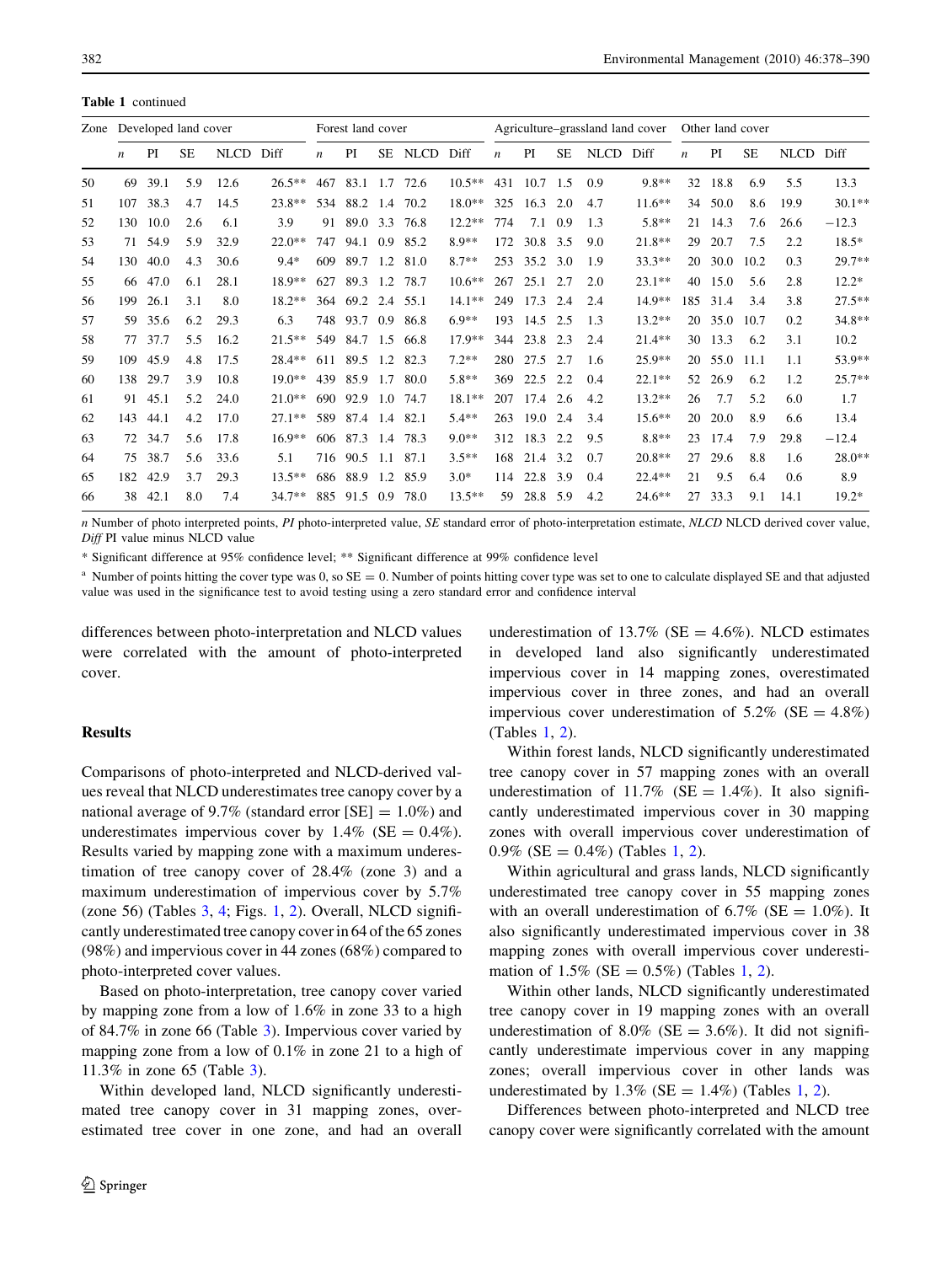<span id="page-5-0"></span>Table 2 Difference between photo-interpreted and NLCD 2001 derived impervious cover values by generalized NLCD land cover classes within each mapping zone

|    | Zone Developed land cover |          |                  |           | Forest land cover         |                  |                 |                          | Agriculture–grassland land cover Other land cover |                     |             |                 |                  |           |         |                  |                      |                                |              |         |
|----|---------------------------|----------|------------------|-----------|---------------------------|------------------|-----------------|--------------------------|---------------------------------------------------|---------------------|-------------|-----------------|------------------|-----------|---------|------------------|----------------------|--------------------------------|--------------|---------|
|    | $\boldsymbol{n}$          | PI       | SE               | NLCD Diff |                           | $\boldsymbol{n}$ | PI              |                          | SE NLCD Diff $n$                                  |                     |             | PI              | SE               | NLCD Diff |         | $\boldsymbol{n}$ | PI                   |                                | SE NLCD Diff |         |
| 1  |                           | 63 23.8  | 5.4              | 29.4      | $-5.6$                    |                  | 799 1.3 0.4     |                          | 0.0                                               | $1.2**$             |             | 84 2.4          | 1.7              | 0.1       | 2.3     | 46               |                      | $2.2$ $2.2$                    | 0.0          | 2.1     |
| 2  | 93                        | 28.0     | 4.7              | 26.8      | 1.2                       | 695              | $0.6 \quad 0.3$ |                          | 0.0                                               | $0.6*$              | 179         | 2.8             | 1.2              | 0.0       | $2.7*$  | 29               |                      | $0.0$ 3.4 <sup>a</sup> $0.0$   |              | 0.0     |
| 3  | 41                        | 9.8      | 4.6              | 14.9      | $-5.1$                    | 838              |                 | $0.0 \ 0.1^a$            | 0.0                                               | 0.0                 | 118         | 1.7             | 1.2              | 0.0       | 1.7     | 113              | 0.9                  | 0.9                            | 0.0          | 0.8     |
| 4  | 166                       | 40.4     | 3.8              | 35.9      | 4.5                       |                  | 508 0.6 0.3     |                          | 0.0                                               | 0.6                 | 280         | 2.9             | 1.0              | 0.0       | $2.8**$ | 46               |                      | $0.0 \ 2.2^{\rm a}$            | 0.0          | 0.0     |
| 5  | 93                        | 25.8     | 4.5              | 29.6      | $-3.8$                    |                  | 53 1.9 1.9      |                          | 0.0                                               | 1.9                 | 815         | 1.5             | 0.4              | 0.0       | $1.5**$ | 39               |                      | $0.0$ $2.5^a$ $0.1$            |              | $-0.1$  |
| 6  | 25                        | 32.0     | 9.3              | 24.1      | 7.9                       |                  | 811 0.4 0.2     |                          | 0.1                                               | 0.2                 | 122         | $0.0\,$         | 0.8 <sup>a</sup> | 0.2       | $-0.2$  | 37               |                      | $0.0$ $2.7^{\mathrm{a}}$ $0.0$ |              | 0.0     |
| 7  |                           | 20 15.0  | 8.0              | 17.4      | $-2.4$                    |                  | 810 0.4 0.2     |                          | 0.1                                               | 0.2                 | 133         | $0.8\,$         | 0.7              | 0.1       | 0.6     | 36               |                      | $0.0$ $2.7^a$ $0.1$            |              | $-0.1$  |
| 8  | 43                        | 32.6     | 7.1              | 16.6      | $15.9*$                   |                  | 468 0.2 0.2     |                          | 0.1                                               | 0.2                 | 464         | 0.6             | 0.4              | 0.0       | 0.6     | 23               |                      | $0.0\quad 4.3^a\quad 0.1$      |              | $-0.1$  |
| 9  | 21                        | 4.8      | 4.6              | 13.6      | $-8.8$                    |                  | 787 0.3 0.2     |                          | 0.1                                               | 0.1                 | 101         | 0.0             | 1.0 <sup>a</sup> | 0.1       | $-0.1$  | 21               |                      | $0.0\quad 4.6^a\quad 0.1$      |              | $-0.1$  |
| 10 | 20                        | 25.0     | 9.7              | 26.7      | $-1.7$                    |                  | 859 0.8 0.3     |                          | 0.1                                               | $0.7*$              | 124         | 0.8             | 0.8              | 0.2       | 0.6     | 20               |                      | $0.0$ 4.9 <sup>a</sup> 0.2     |              | $-0.2$  |
| 12 |                           | 20 15.0  | 8.0              | 15.7      | $-0.7$                    |                  | 896 0.2 0.2     |                          | 0.1                                               | 0.1                 | 58          | 0.0             | 1.7 <sup>a</sup> | 0.1       | $-0.1$  | 39               |                      | $0.0 \quad 3.5^a \quad 0.1$    |              | $-0.1$  |
| 13 | 20                        | 35.0     | 10.7             | 33.7      | 1.3                       |                  | 879 0.6 0.3     |                          | 0.1                                               | 0.5                 | 22          | 0.0             | $4.4^{\rm a}$    | 0.1       | $-0.1$  | 81               | 3.7                  | 2.1                            | 0.3          | 3.4     |
| 14 | 43                        | 46.5     | 7.6              | 32.0      | 14.6                      |                  | 856 1.1 0.3     |                          | 0.1                                               | $1.0**$             | 72          | 2.8             | 1.9              | 0.0       | 2.7     | 29               |                      | 3.4 3.4                        | 0.0          | 3.4     |
| 15 |                           | 26 15.4  | 7.1              | 19.2      | $-3.8$                    |                  | 945 0.2 0.1     |                          | 0.1                                               | 0.1                 | 35          | 2.9             | 2.8              | 0.1       | 2.7     | 25               |                      | $0.0$ $3.9^a$ $0.1$            |              | $-0.1$  |
| 16 | 21                        | 23.8     | 9.3              | 14.8      | 9.0                       |                  | 918 0.2 0.2     |                          | 0.0                                               | 0.2                 | 41          | 2.4             | 2.4              | 0.0       | 2.4     | 23               |                      | $0.0 \text{ } 4.3^{\text{a}}$  | $0.0\,$      | 0.0     |
| 17 | 27                        | 44.4     | 9.6              | 34.7      | 9.7                       |                  | 757 0.5 0.3     |                          | 0.2                                               | 0.3                 | 103         | 3.9             | 1.9              | 0.2       | 3.7     | 113              |                      | $0.0\ 0.9^a\ 0.1$              |              | $-0.1$  |
| 18 | 20                        | 30.0     | 10.2             | 14.3      | 15.7                      |                  | 599 0.8 0.4     |                          | 0.1                                               | $0.7*$              | 359         | 1.4             | 0.6              | 0.0       | $1.4*$  | 29               |                      | $0.0 \quad 3.4^a \quad 0.0$    |              | 0.0     |
| 19 | 20                        | 0.0      | 4.9 <sup>a</sup> | 19.7      | $-19.7**$                 |                  | 664 0.8 0.3     |                          | 0.1                                               | $0.7*$              | 305         | 0.7             | 0.5              | 0.2       | 0.5     | 20               | 0.0                  | $4.9^a$ 0.0                    |              | 0.0     |
| 20 | 20                        | 15.0     | 8.0              | 12.5      | 2.5                       |                  | 158 1.3 0.9     |                          | 0.1                                               | 1.1                 | 818         | 0.4             | 0.2              | 0.2       | 0.2     | 20               | 0.0                  | 4.9 <sup>a</sup>               | 0.2          | $-0.2$  |
| 21 | 20                        | 25.0     | 9.7              | 12.3      | 12.7                      |                  |                 | 785 0.0 0.1 <sup>a</sup> | 0.0                                               | 0.0                 | 187         | $0.0\,$         | 0.0              | 0.1       | $-0.1$  | 20               |                      | $0.0\ 4.9^a$                   | $0.0\,$      | 0.0     |
| 22 | 20                        | 10.0     | 6.7              | 18.1      | $-8.1$                    |                  | 800 0.6 0.3     |                          | 0.2                                               | 0.4                 | 165         | 0.6             | 0.6              | 0.2       | 0.4     | 26               |                      | $0.0$ 3.8 <sup>a</sup> 0.2     |              | $-0.2$  |
| 23 | 20                        | 35.0     | 10.7             | 20.9      | 14.1                      |                  | 812 0.4 0.2     |                          | 0.1                                               | 0.2                 | 116         | $0.0\,$         | 0.9 <sup>a</sup> | 0.1       | $-0.1$  | 65               |                      | $0.0 \t1.5^a \t0.0$            |              | 0.0     |
| 24 | 21                        | 9.5      | 6.4              | 16.7      | $-7.2$                    |                  | 779 0.6 0.3     |                          | 0.2                                               | 0.5                 | 188         | $0.5\,$         | 0.5              | 0.1       | 0.4     | 27               | $0.0\,$              | $3.6^a$ 0.1                    |              | $-0.1$  |
| 25 |                           | 21 52.4  | 10.9             | 23.4      | $29.0*$                   |                  | 817 0.6 0.3     |                          | 0.1                                               | 0.5                 | 132         | 0.8             | 0.8              | 0.1       | 0.7     | 29               |                      | 3.4 3.4                        | 0.1          | 3.4     |
| 26 |                           | 20 25.0  | 9.7              | 14.2      | 10.8                      |                  | 878 0.6 0.3     |                          | 0.1                                               | 0.4                 | 99          | 1.0             | 1.0              | 0.1       | 1.0     | 21               |                      | $0.0 \quad 4.6^a \quad 0.3$    |              | $-0.3$  |
| 27 |                           | 20 10.0  | 6.7              | 14.4      | $-4.4$                    |                  | 266 0.8 0.5     |                          | 0.1                                               | 0.7                 | 711         | 0.8             | 0.3              | 0.1       | $0.8*$  | 20               |                      | 5.0 4.9                        | 0.1          | 4.9     |
| 28 |                           | 20 45.0  | 11.1             | 18.4      | $26.6*$                   |                  | 749 0.9 0.4     |                          | 0.1                                               | $0.8*$              | 199         | 2.0             | 1.0              | 0.2       | 1.8     | 36               |                      | $0.0\ 2.7^{\rm a}$             | 0.0          | 0.0     |
| 29 | 20                        | 25.0     | 9.7              | 19.4      | 5.6                       |                  | 448 0.4 0.3     |                          | 0.1                                               | 0.3                 | 528         | 0.2             | 0.2              | 0.2       | 0.0     | 20               |                      | $0.0 \text{ } 4.9^{\text{a}}$  | 0.4          | $-0.4$  |
| 30 | 21                        | 9.5      | 6.4              | 9.4       | 0.2                       |                  |                 | 52 0.0 $1.9^a$           | 0.0                                               | 0.0                 | 916         | 0.7             | 0.3              | 0.1       | $0.6*$  | 21               |                      | $0.0 \t4.6^a$                  | $0.0\,$      | 0.0     |
| 31 | 24                        | 20.8     | 8.3              | 13.9      | 6.9                       |                  |                 | 34 $0.0$ $2.9^a$         | 0.0                                               | 0.0                 | 919         | 0.7             | 0.3              | 0.1       | $0.6*$  | 31               |                      | $0.0 \, 3.2^{\rm a}$           | 0.1          | $-0.1$  |
| 32 |                           | 102 28.4 | 4.5              | 22.6      | 5.8                       |                  | 213 1.4 0.8     |                          | 0.0                                               | 1.4                 | 676         | 1.0             | 0.4              | 0.0       | $1.0**$ | 20               |                      | $0.0\;\;4.9^{\rm a}$           | 0.1          | $-0.1$  |
| 33 |                           | 36 41.7  | 8.2              | 15.1      | $26.5**$                  |                  |                 | $260.03.8^a$             | 0.0                                               | 0.0                 | 940         | 0.7             | 0.3              | 0.0       | $0.7**$ | 22               |                      | 4.5 4.4                        | 0.0          | 4.5     |
| 34 |                           | 34 23.5  |                  | 7.3 11.2  | 12.3                      |                  |                 | 300 1.0 0.6 0.1          |                                                   | $0.9\,$             |             |                 | 659 0.8 0.3      | 0.1       | $0.7*$  | 20               |                      | $5.0 \quad 4.9$                | 0.2          | 4.8     |
| 35 |                           | 39 17.9  | 6.1              | 20.5      | $-2.5$                    |                  |                 | 654 1.7 0.5 0.1          |                                                   | $1.5**$ 295 1.4 0.7 |             |                 |                  | 0.1       | 1.3     | 20               |                      | 5.0 4.9 0.4                    |              | 4.6     |
| 36 |                           | 75 24.0  | 4.9              | 26.4      | $-2.4$                    |                  |                 | 419 0.7 0.4              | $0.0\,$                                           | 0.7                 | 464         |                 | $0.6 \quad 0.4$  | 0.0       | 0.6     | 42               |                      | $0.0$ $2.4^a$ $0.0$            |              | $0.0\,$ |
| 37 |                           | 64 12.5  | 4.1              | 26.1      | $-13.6**$ 667 1.6 0.5 0.0 |                  |                 |                          |                                                   | $1.6**$ 202 2.0 1.0 |             |                 |                  | 0.1       | 1.9     | 65               |                      | $1.5$ $1.5$ 0.0                |              | 1.5     |
| 38 |                           | 49 18.4  | 5.5              | 16.1      | 2.2                       |                  |                 | $26$ 0.0 $3.8^a$ 0.0     |                                                   | $0.0\,$             | 922         | $1.4 \quad 0.4$ |                  | 0.0       | $1.4**$ | 21               |                      | $0.0 \t4.6^a \t0.0$            |              | $0.0\,$ |
| 39 |                           | 59 27.1  | 5.8              | 10.6      | $16.5**$                  |                  |                 | $24$ 0.0 $4.1^a$ 0.0     |                                                   | $0.0\,$             | 890         |                 | $0.9\quad 0.3$   | $0.0\,$   | $0.9**$ | 35               |                      | $0.0$ $2.8^a$ $0.0$            |              | $0.0\,$ |
| 40 |                           | 46 15.2  | 5.3              | 11.0      | 4.2                       |                  |                 | 32 3.1 3.1               | 0.0                                               | 3.1                 |             | 863 0.6 0.3     |                  | 0.0       | $0.6*$  | 56               |                      | $1.8$ $1.8$ 0.0                |              | $1.8\,$ |
| 41 |                           | 59 37.3  | 6.3              | 22.4      | 14.9*                     |                  |                 | 587 0.9 0.4              | 0.1                                               | $0.8\,{*}$          |             | 264 3.0 1.1     |                  | 0.0       | $3.0**$ | 86               |                      | $1.2$ 1.2                      | 0.0          | $1.1\,$ |
| 42 |                           | 86 19.8  | 4.3              | 14.3      | 5.4                       |                  |                 | 74 1.4 1.3               | 0.0                                               | 1.3                 |             | 831 1.3 0.4     |                  | 0.0       | $1.3**$ | 26               |                      | 3.8 3.8                        | 0.0          | 3.8     |
| 43 |                           | 64 25.0  | 5.4              | 20.0      | $5.0\,$                   |                  |                 | 143 0.7 0.7              | 0.0                                               | $0.7\,$             |             | 787 1.4 0.4     |                  | $0.0\,$   | $1.4**$ | 20               |                      | 5.0 4.9                        | 0.1          | 4.9     |
| 44 |                           | 56 26.8  | 5.9              | 18.7      | 8.1                       |                  |                 | 622 1.1 0.4              | 0.0                                               | $1.1**$ 322 2.8 0.9 |             |                 |                  | 0.0       | $2.8**$ | 20               | $10.0 \t 6.7 \t 0.1$ |                                |              | 9.9     |
| 45 |                           | 54 25.9  | 6.0              | 10.7      | $15.2*$                   |                  |                 | 232 0.4 0.4              | 0.0                                               | $0.4\,$             |             | 710 2.5 0.6     |                  | 0.0       | $2.5**$ | 20               |                      | $0.0\quad 4.9^a\quad 0.0$      |              | $0.0\,$ |
| 46 |                           | 75 22.7  | 4.8              | 17.1      | 5.5                       |                  |                 | 715 1.4 0.4 0.0          |                                                   | $1.4**$             | 201 4.0 1.4 |                 |                  | $0.0\,$   | $4.0**$ | 22               |                      | 4.5 4.4 0.0                    |              | 4.5     |
| 47 |                           | 67 23.9  |                  | 5.2 18.0  | 5.9                       |                  |                 | 487 1.0 0.5 0.0          |                                                   | $1.0*$              |             | 441 2.5 0.7     |                  | 0.0       | $2.5**$ | 22               |                      | $0.0$ 4.4 <sup>a</sup> 3.6     |              | $-3.6$  |
|    |                           |          |                  |           |                           |                  |                 |                          |                                                   |                     |             |                 |                  |           |         |                  |                      |                                |              |         |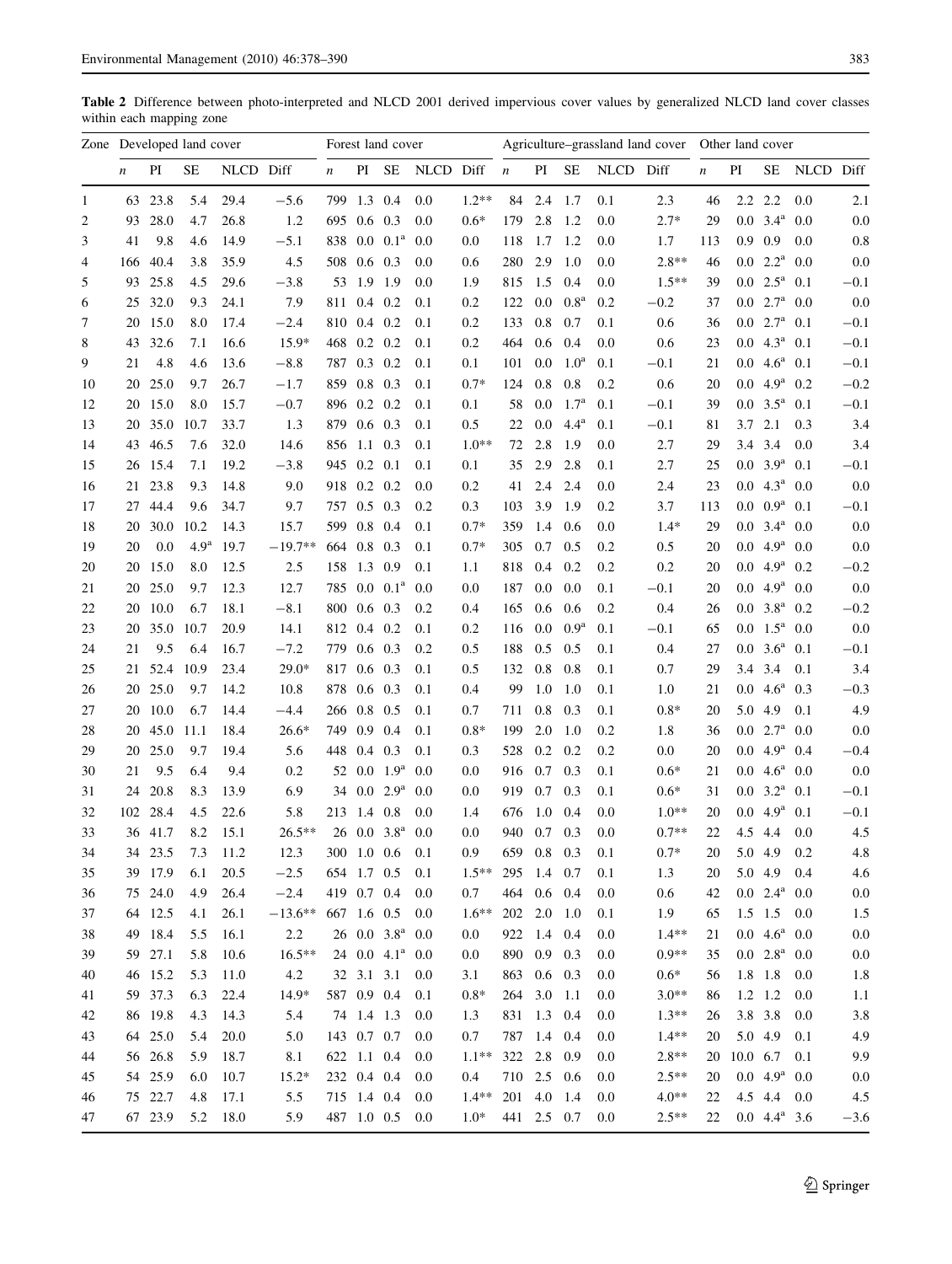|    | Zone Developed land cover |          |           |           | Forest land cover |                  |                 |           | Agriculture-grassland land cover |         |                  |     | Other land cover |             |         |                  |                  |                    |             |        |
|----|---------------------------|----------|-----------|-----------|-------------------|------------------|-----------------|-----------|----------------------------------|---------|------------------|-----|------------------|-------------|---------|------------------|------------------|--------------------|-------------|--------|
|    | n                         | PI       | <b>SE</b> | NLCD Diff |                   | $\boldsymbol{n}$ | PI              | <b>SE</b> | NLCD Diff                        |         | $\boldsymbol{n}$ | PI  | <b>SE</b>        | <b>NLCD</b> | Diff    | $\boldsymbol{n}$ | PI               | <b>SE</b>          | <b>NLCD</b> | Diff   |
| 48 | 94                        | 31.9     | 4.8       | 19.5      | $12.4**$          | 595              | 1.7 0.5         |           | 0.0                              | $1.7**$ | 306              | 4.6 | 1.2              | 0.0         | $4.5**$ | 20               | $10.0 \quad 6.7$ |                    | 0.6         | 9.4    |
| 49 | 127                       | 26.0     | 3.9       | 28.3      | $-2.3$            | 151 0.7          |                 | 0.7       | 0.0                              | 0.7     | 718              | 1.7 | 0.5              | 0.0         | $1.7**$ | 21               | 4.8              | 4.6                | 0.2         | 4.6    |
| 50 | 69                        | 17.4     | 4.6       | 21.2      | $-3.8$            | 467              | 1.1             | 0.5       | 0.0                              | $1.1*$  | 431              | 2.1 | 0.7              | 0.0         | $2.0**$ | 32               | 0.0              | 3.1 <sup>a</sup>   | 0.0         | 0.0    |
| 51 | 107                       | 29.0     | 4.4       | 25.3      | 3.7               | 534              | $1.1 \quad 0.5$ |           | 0.0                              | $1.1*$  | 325              | 1.5 | 0.7              | 0.0         | $1.5*$  | 34               | 5.9              | 4.0                | 0.0         | 5.9    |
| 52 | 130                       | 33.1     | 4.1       | 21.1      | $12.0**$          | 91               | 2.2             | 1.5       | 0.0                              | 2.2     | 774              | 2.1 | 0.5              | 0.0         | $2.1**$ | 21               | 9.5              | 6.4                | 0.2         | 9.3    |
| 53 | 71                        | 8.5      | 3.3       | 21.7      | $-13.2**$         | 747              | 0.8             | 0.3       | 0.0                              | $0.8*$  | 172              | 5.2 | 1.7              | 0.0         | $5.2**$ | 29               | 10.3             | 5.7                | 0.0         | 10.3   |
| 54 |                           | 130 24.6 | 3.8       | 20.7      | 4.0               | 609              | $1.3 \quad 0.5$ |           | 0.0                              | $1.3**$ | 253              | 4.7 | 1.3              | 0.0         | $4.7**$ | 20               | $10.0 \quad 6.7$ |                    | 0.2         | 9.8    |
| 55 | 66                        | 21.2     | 5.0       | 17.5      | 3.7               | 627              | $1.6 \quad 0.5$ |           | 0.0                              | $1.6**$ | 267              | 3.0 | -1.0             | 0.0         | $3.0**$ | 40               |                  | $2.5$ 2.5          | 0.0         | 2.5    |
| 56 | 199                       | 43.2     | 3.5       | 26.4      | $16.8**$          | 364              | 2.5             | 0.8       | 0.0                              | $2.4**$ | 249              | 5.2 | 1.4              | 0.0         | $5.2**$ | 185              | 1.6              | 0.9                | 0.0         | 1.6    |
| 57 | 59                        | 25.4     | 5.7       | 13.1      | $12.4*$           | 748              | 1.9             | 0.5       | 0.0                              | $1.9**$ | 193              | 4.7 | 1.5              | 0.0         | $4.6**$ | 20               | $0.0\,$          | 4.9 <sup>a</sup>   | 0.1         | $-0.1$ |
| 58 | 77                        | 26.0     | 5.0       | 19.5      | 6.5               | 549              |                 | 2.4 0.6   | 0.0                              | $2.4**$ | 344              | 4.4 | -1.1             | 0.0         | $4.3**$ | 30               | 0.0              | $3.3^{\mathrm{a}}$ | 0.0         | 0.0    |
| 59 | 109                       | 39.4     | 4.7       | 19.8      | $19.6***$         | 611              | 1.5             | 0.5       | 0.0                              | $1.5**$ | 280              | 8.6 | 1.7              | 0.0         | $8.6**$ | 20               | 5.0              | 4.9                | 0.0         | 5.0    |
| 60 |                           | 138 44.9 | 4.2       | 33.3      | $11.6**$          | 439              | 1.1             | 0.5       | 0.0                              | $1.1*$  | 369              | 3.3 | 0.9              | 0.0         | $3.2**$ | 52               | 1.9              | 1.9                | 0.1         | 1.9    |
| 61 | 91                        | 17.6     | 4.0       | 18.9      | $-1.3$            | 690              | $0.6 \quad 0.3$ |           | 0.0                              | $0.6*$  | 207              | 3.9 | 1.3              | 0.0         | $3.9**$ | 26               | 7.7              | 5.2                | 1.6         | 6.1    |
| 62 | 143                       | 28.7     | 3.8       | 21.7      | 6.9               | 589              | 0.8             | 0.4       | 0.0                              | $0.8*$  | 263              | 4.2 | 1.2              | 0.0         | $4.2**$ | 20               | 15.0             | 8.0                | 0.7         | 14.3   |
| 63 | 72                        | 27.8     | 5.3       | 20.5      | 7.3               | 606              | 2.1             | 0.6       | 0.0                              | $2.1**$ | 312              | 2.6 | 0.9              | 0.0         | $2.5**$ | 23               | 0.0              | 4.3 <sup>a</sup>   | 0.1         | $-0.1$ |
| 64 |                           | 75 34.7  | 5.5       | 22.2      | $12.5*$           | 716              | 1.8 0.5         |           | 0.0                              | $1.8**$ | 168              | 3.6 | 1.4              | 0.0         | $3.6*$  | 27               | 0.0              | 3.6 <sup>a</sup>   | 0.0         | 0.0    |
| 65 |                           | 182 39.6 | 3.6       | 34.6      | 5.0               | 686              | 3.1             | 0.7       | 0.0                              | $3.1**$ | 114              | 7.9 | 2.5              | 0.0         | $7.9**$ | 21               | 9.5              | 6.4                | 0.0         | 9.5    |
| 66 | 38                        | 26.3     | 7.1       | 21.1      | 5.2               | 885              | 1.8 0.4         |           | 0.0                              | $1.8**$ | 59               | 3.4 | 2.4              | 0.0         | 3.4     | 27               |                  | 7.4 5.0            | 0.0         | 7.4    |

n Number of photo interpreted points, PI photo-interpreted value, SE standard error of photo-interpretation estimate, NLCD NLCD derived cover value, Diff PI value minus NLCD value

\* Significant difference at 95% confidence level; \*\* Significant difference at 99% confidence level

<sup>a</sup> Number of points hitting the cover type was 0, so  $SE = 0$ . Number of points hitting cover type was set to one to calculate displayed SE and that adjusted value was used in the significance test to avoid testing using a zero standard error and confidence interval

of photo-interpreted tree cover (Spearman correlation coefficient  $(r_s) = 0.70$ ). Differences between photo-interpreted and NLCD impervious cover were also significantly correlated with the amount of photo-interpreted impervious cover  $(r_s = 0.89)$ . Thus, differences between photo-interpretation and NLCD cover values tended to increase with increased amounts of tree canopy or impervious cover.

#### **Discussion**

Differences between cover estimates generated by computer-classified NLCD and photo-interpreted images are not surprising due to methodological differences (Dougherty and others [2004](#page-11-0)) and the reported accuracy of the NLCD (MRLC [2009\)](#page-11-0). However, the overall and variable underestimation of tree canopy cover by NLCD relative to photo-interpretation is important to understand because of the increasing use of NLCD products in environmental management and planning applications (e.g., use of NLCD canopy cover in evaluating habitat distribution and conservation (Martinuzzi and others [2009\)](#page-11-0) or hydrologic modeling and monitoring using estimates of impervious surfaces (Journal of Hydrologic Engineering [2009](#page-11-0)).

The average differences found in this analysis of all mapping zones were similar to differences projected from the sampling of geographically dispersed areas within varying population density classes in a preliminary analysis (Greenfield and others [2009](#page-11-0)). The preliminary analysis estimated an average NLCD underestimation in tree canopy cover of 9.7%, which is the same overall difference exhibited by the analysis of all 65 mapping zones. The preliminary analysis found an average underestimation in impervious cover of 5.7% within places (e.g., cities villages) and 1.3% in counties. The analysis of all 65 mapping zones found an average difference of 1.4%, which is similar to the difference from the county analysis. The preliminary county estimates are more representative of the entire mapping zones because of the lower density of populations and impervious surfaces in the counties compared to places. The preliminary study underestimation of impervious surfaces in places (5.7%) is comparable the underestimation exhibited by developed lands (5.4%), as places contain significant amounts of developed land.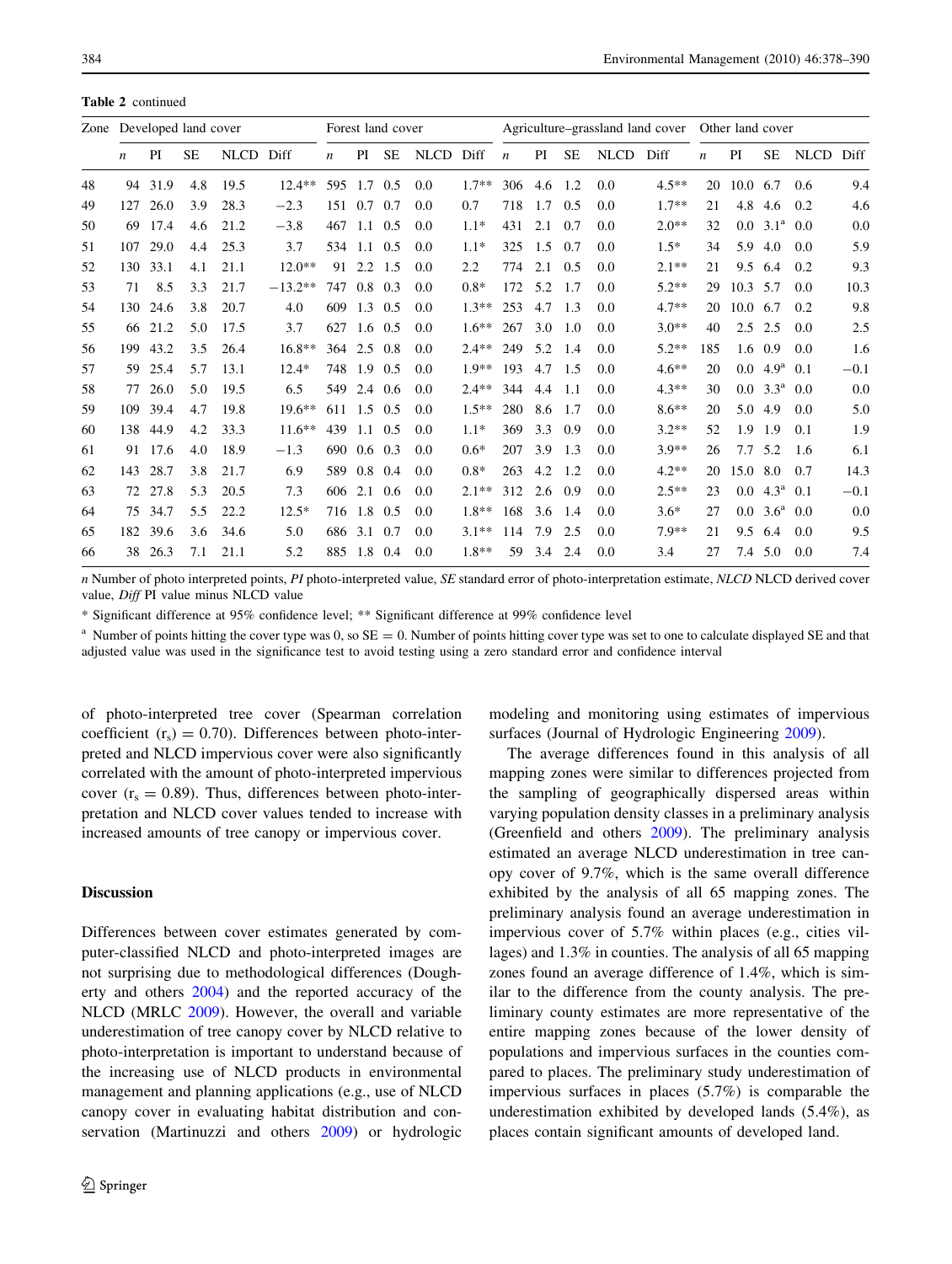<span id="page-7-0"></span>Table 3 Difference between photo-interpreted and NLCD 2001 derived tree canopy cover values by mapping zone

| Zone                    | n    | Overall percent tree canopy cover |           |             |            |  |  |  |  |  |
|-------------------------|------|-----------------------------------|-----------|-------------|------------|--|--|--|--|--|
|                         |      | Photo                             | <b>SE</b> | <b>NLCD</b> | Difference |  |  |  |  |  |
| 1                       | 992  | 69.7                              | 1.3       | 58.1        | $11.6**$   |  |  |  |  |  |
| $\overline{\mathbf{c}}$ | 996  | 69.7                              | 1.1       | 53.0        | $16.7**$   |  |  |  |  |  |
| 3                       | 1017 | 72.3                              | 1.2       | 43.9        | $28.4**$   |  |  |  |  |  |
| 4                       | 1000 | 37.4                              | 1.3       | 11.5        | 25.9**     |  |  |  |  |  |
| 5                       | 1000 | 11.0                              | 1.0       | 5.5         | $5.5**$    |  |  |  |  |  |
| 6                       | 995  | 59.0                              | 1.4       | 35.6        | $23.4**$   |  |  |  |  |  |
| 7                       | 999  | 62.0                              | 1.4       | 40.7        | 21.3**     |  |  |  |  |  |
| 8                       | 998  | 3.6                               | 0.6       | 1.3         | $2.3**$    |  |  |  |  |  |
| 9                       | 930  | 19.0                              | 1.3       | 12.6        | $6.4**$    |  |  |  |  |  |
| 10                      | 1023 | 71.9                              | 1.3       | 47.8        | $24.1**$   |  |  |  |  |  |
| 12                      | 1013 | 11.1                              | 1.0       | 5.9         | $5.2**$    |  |  |  |  |  |
| 13                      | 1002 | 8.4                               | 0.9       | 0.7         | $7.7**$    |  |  |  |  |  |
| 14                      | 1000 | 15.9                              | 1.1       | 1.0         | 14.9**     |  |  |  |  |  |
| 15                      | 1031 | 33.8                              | 1.5       | 23.4        | $10.4**$   |  |  |  |  |  |
| 16                      | 1003 | 34.7                              | 1.5       | 27.5        | $7.2**$    |  |  |  |  |  |
| 17                      | 1000 | 16.1                              | 1.1       | 6.8         | $9.3**$    |  |  |  |  |  |
| 18                      | 1007 | 9.0                               | 0.9       | 2.2         | $6.8**$    |  |  |  |  |  |
| 19                      | 1009 | 42.8                              | 1.3       | 31.0        | $11.8**$   |  |  |  |  |  |
| 20                      | 1016 | 20.7                              | 1.2       | 3.9         | $16.8**$   |  |  |  |  |  |
| 21                      | 1012 | 41.0                              | 1.4       | 34.3        | $6.7**$    |  |  |  |  |  |
| 22                      | 1011 | 8.2                               | 0.9       | 1.8         | $6.4**$    |  |  |  |  |  |
| 23                      | 1013 | 17.5                              | 1.2       | 11.2        | $6.3**$    |  |  |  |  |  |
| 24                      | 1015 | 13.6                              | 1.1       | 11.4        | $2.2*$     |  |  |  |  |  |
| 25                      | 999  | 14.9                              | 1.1       | 6.2         | $8.7**$    |  |  |  |  |  |
| 26                      | 1018 | 9.6                               | 0.9       | 0.8         | $8.8**$    |  |  |  |  |  |
| 27                      | 1017 | 8.3                               | 0.8       | 3.3         | $5.0**$    |  |  |  |  |  |
| 28                      | 1004 | 49.5                              | 1.4       | 38.0        | $11.5**$   |  |  |  |  |  |
| 29                      | 1016 | 10.1                              | 0.9       | 6.3         | $3.8**$    |  |  |  |  |  |
| 30                      | 1010 | 1.7                               | 0.4       | 1.1         | $0.6**$    |  |  |  |  |  |
| 31                      | 1008 | 4.4                               | 0.6       | 1.9         | $2.5**$    |  |  |  |  |  |
| 32                      | 1011 | 24.1                              | 1.1       | 13.4        | $10.7**$   |  |  |  |  |  |
| 33                      | 1024 | 1.6                               | 0.4       | 0.3         | $1.3**$    |  |  |  |  |  |
| 34                      | 1013 | 8.3                               | 0.8       | 1.2         | $7.1**$    |  |  |  |  |  |
| 35                      | 1008 | 18.2                              | 1.2       | 13.2        | $5.0**$    |  |  |  |  |  |
| 36                      | 1000 | 27.5                              | 1.3       | 10.8        | $16.7**$   |  |  |  |  |  |
| 37                      | 998  | 56.9                              | 1.2       | 43.4        | $13.5**$   |  |  |  |  |  |
| 38                      | 1018 | 6.2                               | 0.6       | 3.3         | $2.9**$    |  |  |  |  |  |
| 39                      | 1008 | 2.4                               | 0.4       | 0.7         | $1.7**$    |  |  |  |  |  |
| 40                      | 997  | 4.4                               | 0.6       | 2.5         | 1.9**      |  |  |  |  |  |
| 41                      | 996  | 53.8                              | 1.2       | 50.1        | $3.7**$    |  |  |  |  |  |
| 42                      | 1017 | 9.8                               | 0.6       | 7.8         | $2.0**$    |  |  |  |  |  |
| 43                      | 1014 | 21.4                              | 1.0       | 12.8        | $8.6**$    |  |  |  |  |  |
| 44                      | 1020 | 59.9                              | 1.0       | 50.0        | 9.9**      |  |  |  |  |  |
| 45                      | 1016 | 23.0                              | 0.8       | 17.8        | $5.2**$    |  |  |  |  |  |
| 46                      | 1013 | 70.1                              | 1.2       | 55.9        | $14.2**$   |  |  |  |  |  |
| 47                      | 1017 | 44.9                              | 1.1       | 30.5        | $14.4**$   |  |  |  |  |  |
|                         |      |                                   |           |             |            |  |  |  |  |  |

| Zone | $\boldsymbol{n}$ |       |           | Overall percent tree canopy cover |            |
|------|------------------|-------|-----------|-----------------------------------|------------|
|      |                  | Photo | <b>SE</b> | <b>NLCD</b>                       | Difference |
| 48   | 1015             | 59.5  | 1.2       | 45.0                              | $14.5**$   |
| 49   | 1017             | 15.8  | 0.8       | 12.1                              | $3.7**$    |
| 50   | 999              | 47.5  | 1.1       | 36.1                              | 11.4**     |
| 51   | 1000             | 58.6  | 1.2       | 41.8                              | $16.8**$   |
| 52   | 1016             | 15.3  | 0.8       | 9.3                               | $6.0**$    |
| 53   | 1019             | 79.1  | 1.0       | 66.8                              | $12.3**$   |
| 54   | 1012             | 70.4  | 1.2       | 55.7                              | 14.7**     |
| 55   | 1000             | 65.9  | 1.2       | 51.1                              | 14.8**     |
| 56   | 997              | 40.4  | 1.4       | 22.8                              | $17.6**$   |
| 57   | 1020             | 75.0  | 0.9       | 66.9                              | $8.1**$    |
| 58   | 1000             | 58.9  | 1.2       | 39.9                              | $19.0**$   |
| 59   | 1020             | 67.4  | 1.2       | 52.5                              | 14.9**     |
| 60   | 998              | 52.1  | 1.3       | 37.5                              | $14.6**$   |
| 61   | 1014             | 72.3  | 1.0       | 55.0                              | $17.3**$   |
| 62   | 1015             | 61.4  | 1.2       | 50.0                              | 11.4**     |
| 63   | 1013             | 62.6  | 1.1       | 53.2                              | 9.4**      |
| 64   | 986              | 75.0  | 1.1       | 68.5                              | $6.5**$    |
| 65   | 1003             | 70.1  | 1.2       | 62.6                              | $7.5**$    |
| 66   | 1009             | 84.7  | 1.0       | 69.6                              | $15.1**$   |
|      |                  |       |           |                                   |            |

Table 3 continued

n Number of photo interpreted points, Photo photo-interpreted value, SE standard error of photo-interpretation estimate, NLCD NLCD derived cover value, Difference Photo value minus NLCD value \* Significant difference at 95% confidence level; \*\* Significant difference at 99% confidence level

In comparing NLCD tree canopy cover data with various other estimates of tree canopy cover in Syracuse, NY, NLCD produced the lowest tree cover estimate  $(12.7\%)$ , which was much lower than the other canopy estimates that ranged between 21.4 and 26.6% tree cover (Walton and others [2008\)](#page-12-0).

Contrasting NLCD impervious and canopy estimates with cover estimates derived from higher resolution imagery within a sampled sub-watershed in urban and suburban Baltimore, MD, revealed that NLCD-derived tree canopy and impervious cover estimates were 10 and 7%, respectively, below the higher resolution estimates (Smith and others [2010\)](#page-12-0). This difference was attributed to finescale variations in canopy (small patches of trees) and impervious cover (smaller buildings and noncontiguous pavement) that were not detected by the NLCD method. Smoothing of fine scale variation within a coarser resolution datasets has been noted in many other studies (Wickham and others [2010](#page-12-0); Maxwell and others [2008\)](#page-11-0).

The limitations of photo-interpretation methods can contribute to the differences found between NLCD and photo-interpreted estimates of tree canopy and impervious cover. One limitation is the date of photo-interpreted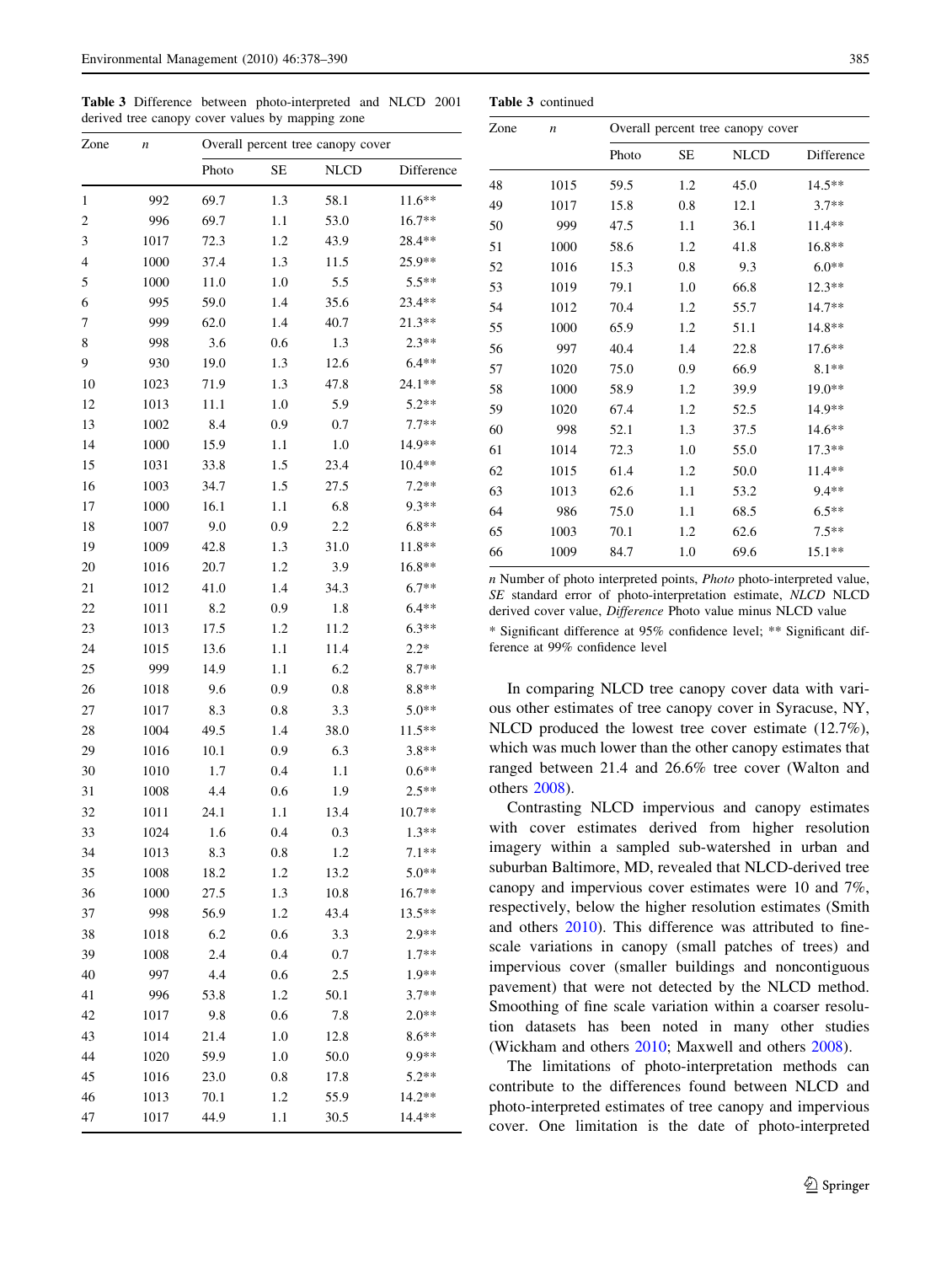<span id="page-8-0"></span>Table 4 Difference between photo-interpreted and NLCD 2001 derived impervious cover values by mapping zone

| Zone                    | $\boldsymbol{n}$ | Overall percent impervious cover |     |             |            |  |  |  |  |  |  |
|-------------------------|------------------|----------------------------------|-----|-------------|------------|--|--|--|--|--|--|
|                         |                  | Photo                            | SE  | <b>NLCD</b> | Difference |  |  |  |  |  |  |
| $\mathbf{1}$            | 992              | 3.1                              | 0.5 | 2.3         | 0.8        |  |  |  |  |  |  |
| $\overline{\mathbf{c}}$ | 996              | 3.4                              | 0.5 | 2.4         | $1.0*$     |  |  |  |  |  |  |
| 3                       | 1017             | 0.7                              | 0.3 | 0.7         | 0.0        |  |  |  |  |  |  |
| 4                       | 1000             | 8.1                              | 0.7 | 6.2         | 1.9*       |  |  |  |  |  |  |
| 5                       | 1000             | 3.8                              | 0.6 | 2.9         | 0.9        |  |  |  |  |  |  |
| 6                       | 995              | 0.9                              | 0.3 | 0.6         | 0.3        |  |  |  |  |  |  |
| 7                       | 999              | 0.6                              | 0.2 | 0.3         | 0.3        |  |  |  |  |  |  |
| 8                       | 998              | 1.8                              | 0.4 | 0.7         | $1.0**$    |  |  |  |  |  |  |
| 9                       | 930              | 0.3                              | 0.2 | 0.2         | 0.0        |  |  |  |  |  |  |
| 10                      | 1023             | 1.1                              | 0.3 | 0.4         | $0.7*$     |  |  |  |  |  |  |
| 12                      | 1013             | 0.3                              | 0.1 | 0.2         | 0.1        |  |  |  |  |  |  |
| 13                      | 1002             | 1.5                              | 0.4 | 0.8         | $0.7*$     |  |  |  |  |  |  |
| 14                      | 1000             | 3.2                              | 0.5 | 1.4         | 1.8**      |  |  |  |  |  |  |
| 15                      | 1031             | 0.4                              | 0.2 | 0.3         | 0.2        |  |  |  |  |  |  |
| 16                      | 1003             | 0.6                              | 0.2 | 0.2         | 0.4        |  |  |  |  |  |  |
| 17                      | 1000             | 1.6                              | 0.3 | 0.8         | $0.8*$     |  |  |  |  |  |  |
| 18                      | 1007             | 1.8                              | 0.4 | 0.5         | $1.3**$    |  |  |  |  |  |  |
| 19                      | 1009             | 0.7                              | 0.3 | 0.4         | 0.3        |  |  |  |  |  |  |
| 20                      | 1016             | 0.7                              | 0.2 | 0.3         | 0.4        |  |  |  |  |  |  |
| 21                      | 1012             | 0.1                              | 0.0 | 0.1         | 0.0        |  |  |  |  |  |  |
| 22                      | 1011             | 0.7                              | 0.3 | 0.4         | 0.3        |  |  |  |  |  |  |
| 23                      | 1013             | 0.6                              | 0.2 | 0.3         | 0.3        |  |  |  |  |  |  |
| 24                      | 1015             | 0.7                              | 0.2 | 0.3         | 0.4        |  |  |  |  |  |  |
| 25                      | 999              | 1.8                              | 0.3 | 0.6         | $1.2**$    |  |  |  |  |  |  |
| 26                      | 1018             | 0.8                              | 0.3 | 0.2         | $0.6*$     |  |  |  |  |  |  |
| 27                      | 1017             | 1.0                              | 0.3 | 0.3         | $0.7*$     |  |  |  |  |  |  |
| 28                      | 1004             | 1.5                              | 0.3 | 0.3         | $1.2**$    |  |  |  |  |  |  |
| 29                      | 1016             | 0.5                              | 0.2 | 0.3         | 0.2        |  |  |  |  |  |  |
| 30                      | 1010             | 0.8                              | 0.3 | 0.3         | 0.5        |  |  |  |  |  |  |
| 31                      | 1008             | 1.0                              | 0.3 | 0.4         | $0.7*$     |  |  |  |  |  |  |
| 32                      | 1011             | 3.6                              | 0.5 | 2.0         | $1.5**$    |  |  |  |  |  |  |
| 33                      | 1024             | 2.5                              | 0.4 | 0.7         | $1.9**$    |  |  |  |  |  |  |
| 34                      | 1013             | 1.6                              | 0.4 | 0.4         | $1.2**$    |  |  |  |  |  |  |
| 35                      | 1008             | 2.2                              | 0.4 | 0.9         | $1.3**$    |  |  |  |  |  |  |
| 36                      | 1000             | 2.6                              | 0.5 | 2.2         | 0.4        |  |  |  |  |  |  |
| 37                      | 998              | 2.5                              | 0.5 | 1.9         | 0.6        |  |  |  |  |  |  |
| 38                      | 1018             | 2.3                              | 0.5 | 0.9         | $1.4**$    |  |  |  |  |  |  |
| 39                      | 1008             | 2.2                              | 0.4 | 0.5         | $1.6***$   |  |  |  |  |  |  |
| 40                      | 997              | 1.4                              | 0.4 | 0.5         | $0.9*$     |  |  |  |  |  |  |
| 41                      | 996              | 3.3                              | 0.5 | 1.1         | $2.1**$    |  |  |  |  |  |  |
| 42                      | 1017             | 2.7                              | 0.5 | 1.1         | $1.6**$    |  |  |  |  |  |  |
| 43                      | 1014             | 3.0                              | 0.5 | 1.4         | $1.5**$    |  |  |  |  |  |  |
| 44                      | 1020             | 3.3                              | 0.5 | 1.1         | $2.1**$    |  |  |  |  |  |  |
| 45                      | 1016             | 3.4                              | 0.5 | 0.6         | $2.8**$    |  |  |  |  |  |  |
| 46                      | 1013             | 3.4                              | 0.5 | 1.2         | $2.2**$    |  |  |  |  |  |  |
| 47                      | 1017             | 3.4                              | 0.6 | 1.4         | $2.0**$    |  |  |  |  |  |  |
|                         |                  |                                  |     |             |            |  |  |  |  |  |  |

| Zone | $\boldsymbol{n}$ |       |     | Overall percent impervious cover |            |
|------|------------------|-------|-----|----------------------------------|------------|
|      |                  | Photo | SЕ  | <b>NLCD</b>                      | Difference |
| 48   | 1015             | 5.6   | 0.7 | 1.9                              | $3.7**$    |
| 49   | 1017             | 4.4   | 0.6 | 3.4                              | 1.0        |
| 50   | 999              | 2.6   | 0.5 | 1.5                              | $1.1*$     |
| 51   | 1000             | 4.5   | 0.6 | 2.8                              | $1.6**$    |
| 52   | 1016             | 5.9   | 0.7 | 2.6                              | $3.3**$    |
| 53   | 1019             | 2.3   | 0.5 | 1.8                              | 0.5        |
| 54   | 1012             | 5.0   | 0.6 | 2.5                              | $2.5**$    |
| 55   | 1000             | 3.5   | 0.6 | 1.3                              | $2.2**$    |
| 56   | 997              | 10.5  | 0.8 | 4.8                              | $5.7**$    |
| 57   | 1020             | 4.0   | 0.6 | 0.9                              | $3.1**$    |
| 58   | 1000             | 4.7   | 0.6 | 1.5                              | $3.2**$    |
| 59   | 1020             | 7.8   | 0.8 | 2.3                              | $5.5**$    |
| 60   | 998              | 7.8   | 0.7 | 4.4                              | $3.3**$    |
| 61   | 1014             | 2.8   | 0.5 | 1.7                              | $1.1*$     |
| 62   | 1015             | 5.8   | 0.7 | 3.1                              | $2.7**$    |
| 63   | 1013             | 4.1   | 0.6 | 1.5                              | $2.6***$   |
| 64   | 986              | 4.6   | 0.6 | 1.7                              | $2.9**$    |
| 65   | 1003             | 11.3  | 0.9 | 7.2                              | $4.1**$    |
| 66   | 1009             | 3.0   | 0.5 | 0.9                              | $2.1**$    |

Table 4 continued

n Number of photo interpreted points, Photo photo-interpreted value, SE standard error of photo-interpretation estimate, NLCD NLCD derived cover value, Difference Photo value minus NLCD value \* Significant difference at 95% confidence level; \*\* Significant difference at 99% confidence level

imagery. NLCD cover maps were based on circa 2001 imagery, while Google Earth imagery tended to be from the mid 2000s. When image interpretation began, dates of Google Earth imagery were not available. When dates became available, imagery dates ranged from the early to late 2000s, with the plurality of image dates tending to be around 2005–2006. Thus, the Google Earth images are from dates subsequent to NLCD images, and with varying temporal differences. Later imagery dates would tend to lead to increased impervious cover due to urban development, which would tend to enhance underestimation by NLCD estimates.

The same development factors that increase impervious cover would potentially decrease tree canopy cover over time as trees may be cleared to make space for impervious surfaces. However, increases in tree canopy cover could also be occurring through time through tree planting or natural regeneration. In the northeastern United States, forest land has increased by nearly 7% since 1953, mainly due to agricultural lands that have reverted to forests (Smith and others [2009](#page-12-0)). Thus in some areas, underestimation of NLCD tree canopy cover may be exacerbated by tree growth between the dates of imagery; in other areas the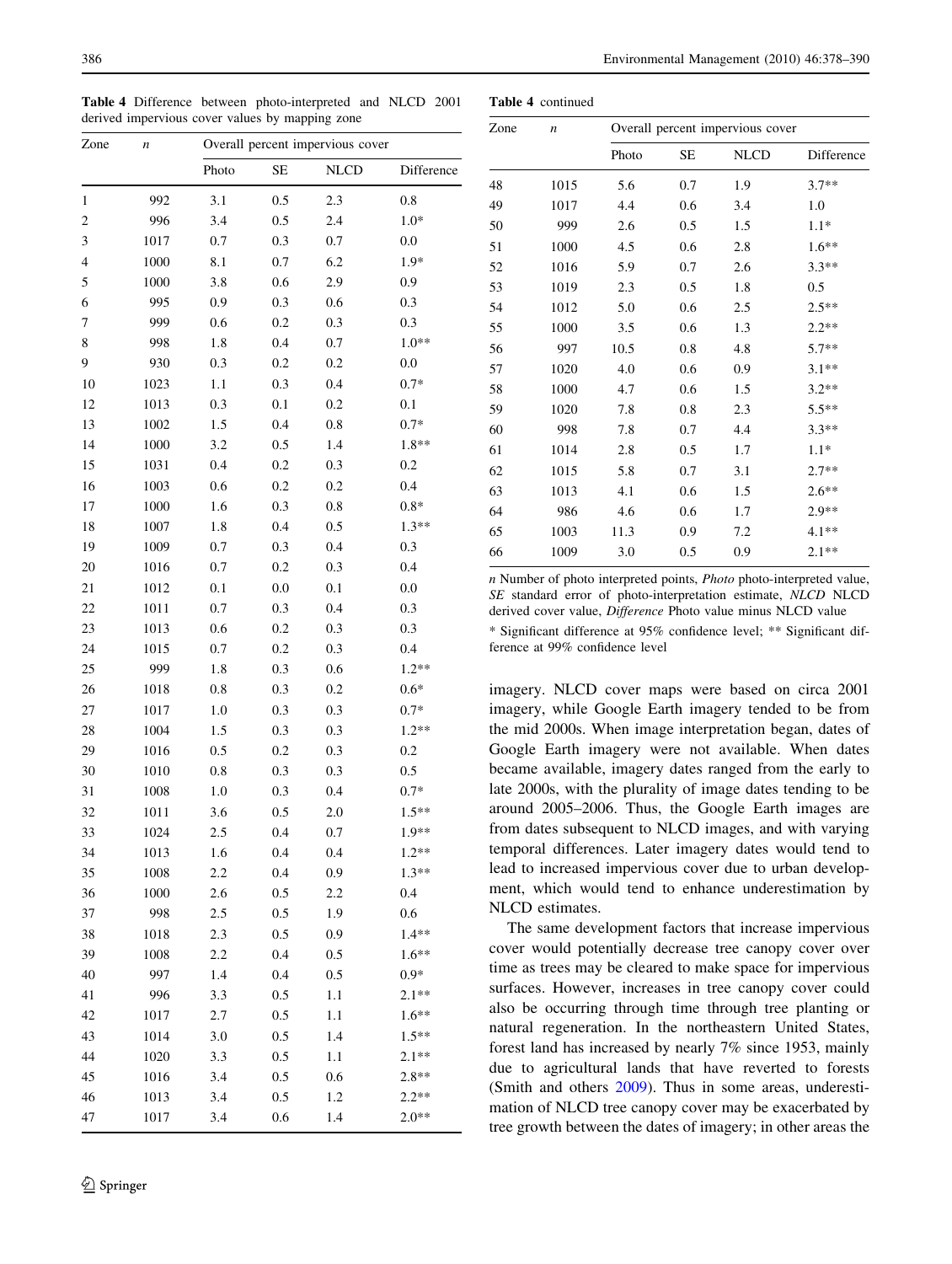<span id="page-9-0"></span>Fig. 1 Differences in tree canopy cover estimates between photo-interpreted (PI) values and NLCD 2001 by mapping zone (PI minus NLCD value). Differences of 0% indicate no statistical difference

Fig. 2 Differences in impervious cover estimates between photo-interpreted (PI) values and NLCD 2001 by mapping zone (PI minus NLCD value). Differences of 0% indicate no statistical difference

underestimation may be reduced. The overall influence of potential changes in tree canopy cover due to the differing imagery dates is unknown, but believed to be minimal. If differing dates of imagery have a significant effect, this would indicate significant landscape change within the 2000 s, which would signify that the NLCD cover maps are currently obsolete due to rapid landscape change. Wickham and others ([2010\)](#page-12-0) found that time lags between reference and map image acquisition dates have little effect on agreement and discuss that land-cover change is rare. Landscape change is not likely the dominant factor in the differences exhibited between NLCD and photo-interpretation estimates. It is more likely that the NLCD cover maps are underestimating tree canopy cover and to a lesser extent, impervious cover.

Another photo-interpretation limitation may be photointerpreter error. As various quality control tests were conducted based on paired comparisons of image interpretation among photo interpreters, the photo-interpretation error is likely minimal. The issue of the horizontal positional accuracy of Google Earth imagery is also not an issue as the mapping zones are large. Google Earth was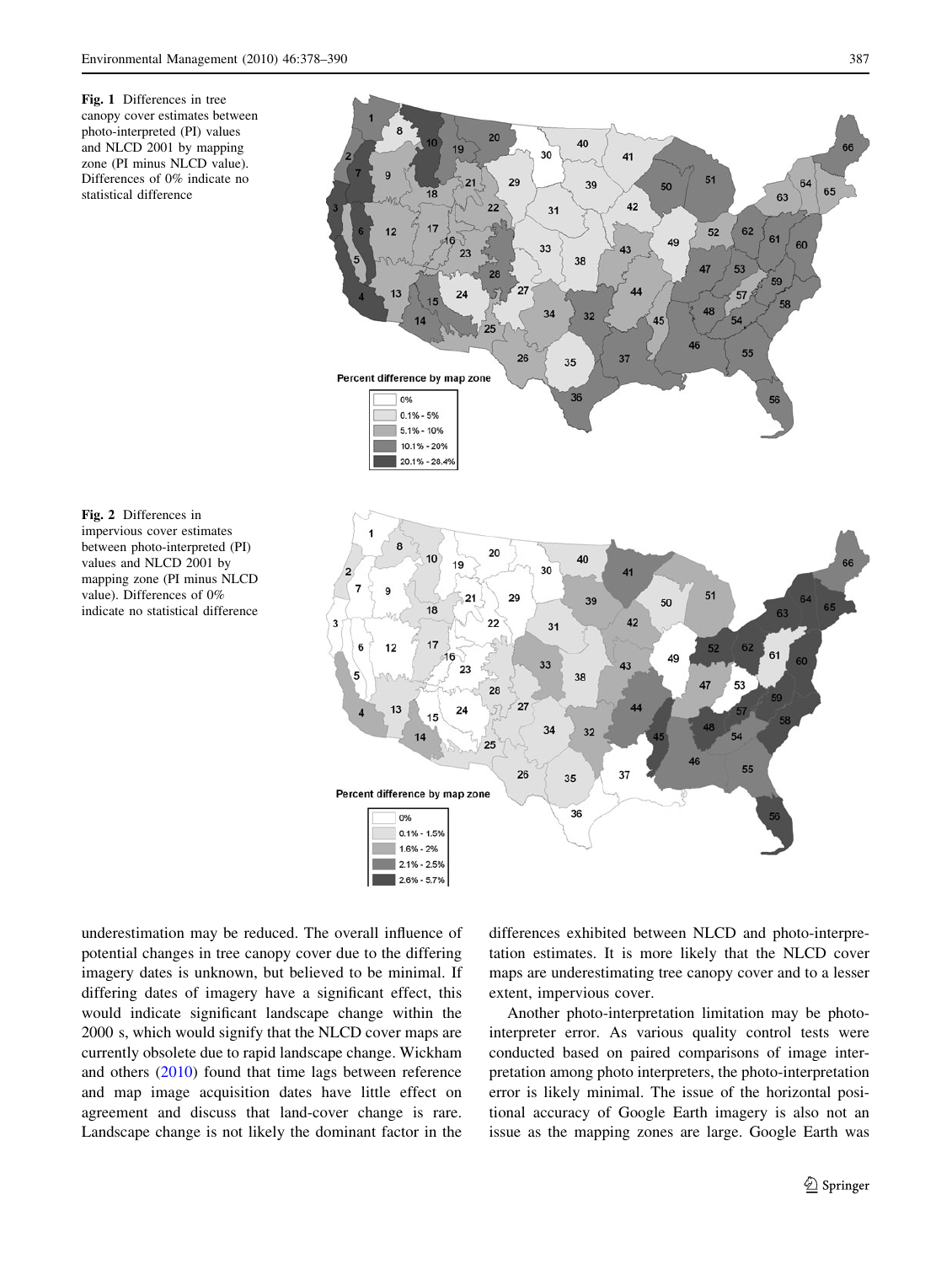



only used to estimate the overall proportion of cover in each mapping zone, not the accuracy of individual pixels.

For tree canopy cover, the greatest difference between photo-interpretation and NLCD values tended to be in the zones with the greatest tree cover (Figs. [1](#page-9-0) and 3). The underestimation of tree cover was greatest in developed land (13.7%), followed by forest (11.7%), other (8.0%) and agriculture and grass lands (6.7%). One potential reason for the underestimation in tree canopy cover may be related to the tree cover structure and distribution. As tree canopy cover tends to become less contiguous (more individual tree crowns) due to development patterns, the NLCD may be underestimating these smaller clumps of canopy cover. This pattern may partly explain why developed lands have greater overall underestimation of tree canopy cover than forest lands. The potential for greater underestimation would tend to increase with greater tree cover and this underestimation may be exacerbated as the canopy cover becomes more fragmented or unevenly distributed.

As the overall difference between photo-interpretation and NLCD impervious cover is relatively small (1.4%) and impervious cover has likely increased between the NLCD and Google Earth images, the NLCD impervious cover estimates at the zone scale are reasonable. However, the underestimation of impervious cover tends to be greatest in the eastern United States (Fig. [2](#page-9-0)), which is the most urbanized portion of the country (Nowak and others [2005\)](#page-12-0) and likely has had some of the greatest urban development in the 2000s (Nowak and Walton [2005](#page-12-0)). These results are comparable to impervious surface area assessment of the mid-Atlantic region that showed that NLCD underestimated impervious cover by approximately 5%, with the underestimation occurring regardless of development intensity (Jones and Jarnagin [2009](#page-11-0)). The underestimation for the mid-Atlantic region (zone 60) in this study was 3.3%. Geographic differences in accuracy have also been shown for NLCD land-cover classes (e.g., shrubland, grassland, deciduous forests) (Wickham and others [2010\)](#page-12-0).

Other factors that may affect the impervious and canopy underestimation are varying geographies (e.g., topography, vegetation types), different processing or training methods, and varied interpretations and applications of the NLCD protocols used among the 12 different teams within their assigned mapping zones. One example of an interpretation that may result in the varied underestimation of surface cover is the selection of training sites and data used in developing the sub-pixel classification and algorithm used to process the Landsat imagery. The image processing and classification derived from rural training sites may vary considerably from training data obtained from urban areas, or from more homogeneous land cover to more heterogeneous land cover sites (Greenfield and others [2009](#page-11-0); Walton and others [2008\)](#page-12-0). Underestimation of tree and impervious cover may also be partly due to masking during map development, including the varied selection of ancillary data used for masking (Homer and others [2007](#page-11-0); Homer and others [2004](#page-11-0); Huang and others [2001](#page-11-0); MRLC [2009](#page-11-0); Yang and others [2003\)](#page-12-0). While masking was generally used to decrease overestimation resulting from the NLCD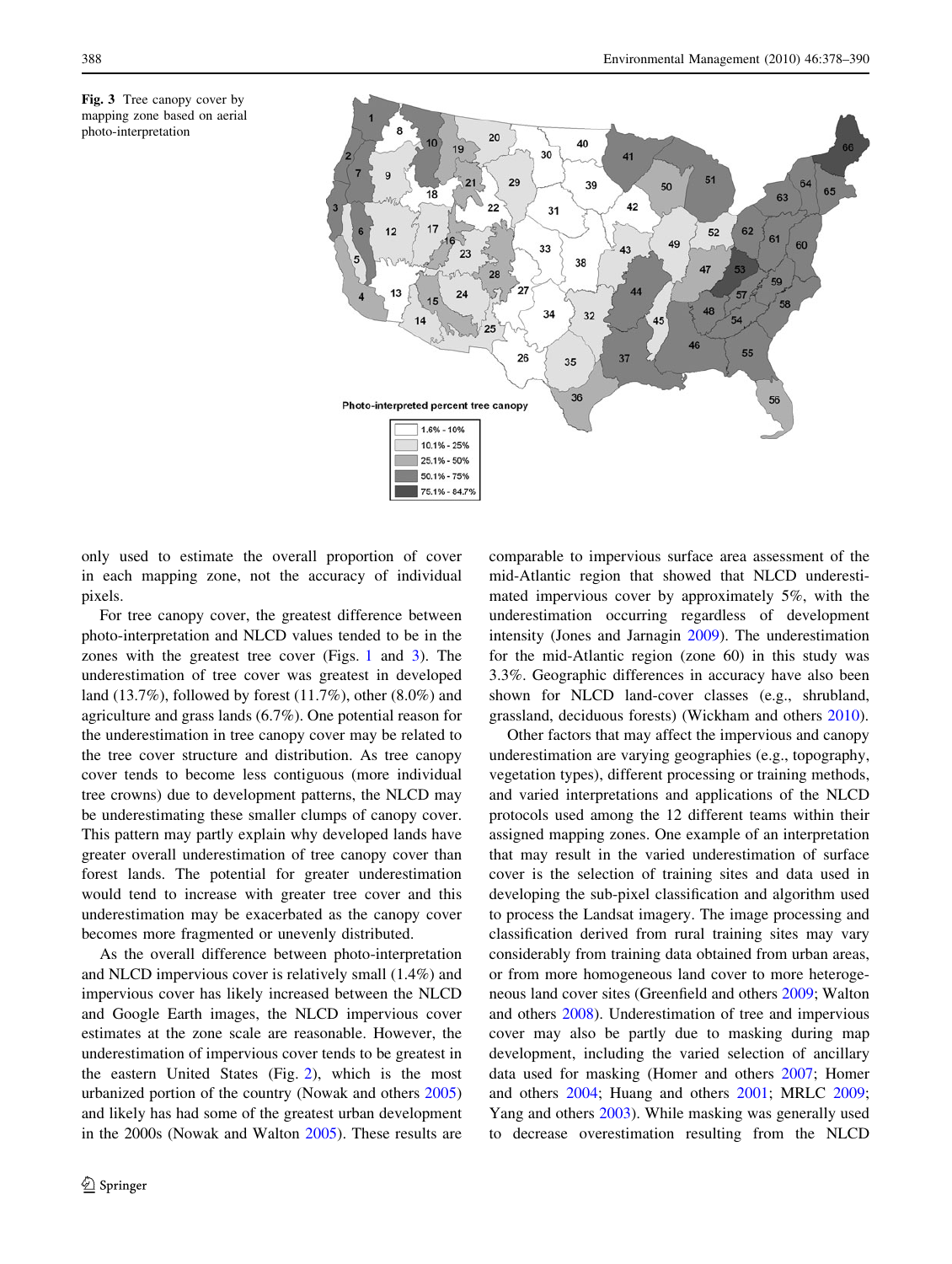<span id="page-11-0"></span>regression application, it may have overcompensated and produced this underestimation.

While the NLCD tree canopy cover and impervious surface data are a free and easily accessible data set created with consistent methodology that may be used effectively in comparisons across the United States, users of the NLCD tree canopy cover maps should be aware of the overall and variable underestimation of tree canopy and impervious cover. Utilizing NLCD cover estimates for secondary analysis (e.g., tree biomass, rainfall interception) can lead to regional to national underestimation of these cover-dependent secondary estimates. Future research should investigate the apparent widespread underestimation to help improve national cover mapping. A formal accuracy assessment would help in this regard (e.g., Stehman and others [2008](#page-12-0); Stehman and Czaplewski [1998](#page-12-0), [2003\)](#page-12-0).

### Conclusion

NLCD 2001 cover estimates appear to be underestimating tree canopy and impervious cover across the conterminous United States to varying degrees. The absolute underestimation of tree canopy cover (9.7%) is much higher than that exhibited for impervious cover (1.4%). These results indicate that underestimation of tree canopy and impervious cover was related to the amount of tree and impervious cover, with developed lands exhibiting the greatest underestimation of both tree canopy and impervious cover. A better understanding of the differences between NLCD and photo-interpreted cover values can be used to produce more accurate cover maps across the United States.

Acknowledgments Funding for this project was provided, in part, by the U.S. Forest Service's RPA Assessment Staff and State & Private Forestry's Urban and Community Forestry Program. The use of trade, firm, or corporation names in this article is for the information and convenience of the reader. Such use does not constitute an official endorsement or approval by the U.S. Department of Agriculture Forest Service of any product or service to the exclusion of others that may be suitable. We thank Mike Boarman, Chris Sorrentino, Maude Morse, and Sebastian Varela for photo-interpretation of the mapping zones.

Open Access This article is distributed under the terms of the Creative Commons Attribution Noncommercial License which permits any noncommercial use, distribution, and reproduction in any medium, provided the original author(s) and source are credited.

#### References

Bridges CA (2008) Technical note: applying spatial analysis techniques to assess Tennessee Urban Forests. Southern Journal of Applied Forestry 32(4):184–186

- Butler D (2006) News feature: the web-wide world. Nature 439:776–778
- Cha S, Park C (2007) The utilization of Google Earth images as reference data for the multitemporal land cover classification with MODIS data of North Korea. Korean Journal of Remote Sensing 23(5):483–491
- Dougherty M, Dymond RL, Goetz SJ, Jantz CA, Goulet N (2004) Evaluation of impervious surface estimates in a rapidly urbanizing watershed. Photogrammetric Engineering and Remote Sensing 70(11):1275–1284
- Elvidge CD, Tuttle BT, Sutton PC, Baugh KE, Howard AT, Milesi C, Bhaduri B, Nemani R (2007) Global distribution and density of constructed impervious surfaces. Sensors 7(9):1962–1979
- Goodchild MF (2007) Citizens as sensors: the world of volunteered geography. GeoJournal 69:211–222
- Google Inc (2007) Google Earth. [http://earth.google.com.](http://earth.google.com) Accessed May 1, 2007 to March 10, 2010.
- Greenfield E, Nowak DJ, Walton JT (2009) Assessment of 2001 NLCD tree and impervious cover estimates. Photogrammetric Engineering and Remote Sensing 75(11):1279–1286
- Heisler GH, Walton J, Yesilonis I, Nowak D, Pouyat R, Grant R, Grimmond S, Hyde K, Bacon G (2007) Empirical modeling and mapping of below-canopy air temperatures in Baltimore, MD and vicinity. In: Proceedings of seventh urban environment symposium, American Meteorological Society, San Diego, CA, 7 p
- Homer C, Gallant A (2001) Partitioning the conterminous United States into mapping zones for Landsat TM land cover mapping. <http://landcover.usgs.gov/pdf/homer.pdf>. Accessed June 2009
- Homer C, Huang C, Yang L, Wylie B, Coan M (2004) Development of a 2001 National Land-Cover Database for the United States. Photogrammetric Engineering and Remote Sensing 70(7): 829–840
- Homer C, Dewitz J, Fry J, Coan M, Hossain N, Larson C, Herold N, McKerrow A, VanDriel JN, Wickham J (2007) Completion of the 2001 National Land Cover Database for the conterminous United States. Photogrammetric Engineering and Remote Sensing 73(4):337–341
- Huang C, Yang L, Wylie B, Homer C (2001) A strategy for estimating tree canopy density using Landsat 7 ETM+ and high resolution images over large areas. Proceedings of the third international conference on geospatial information in agriculture and forestry, 5–7 November 2001, Denver, Colorado, CD-ROM
- Jones JW, Jarnagin T (2009) Evaluation of a moderate resolution, satellite-based impervious surface map using an independent, high-resolution validation data set. Journal of Hydrologic Engineering 14(4):369–376
- Journal of Hydrologic Engineering (2009) Special issue: impervious surfaces in hydrologic modeling and monitoring. 14(4):303–433
- Lindgren BW, McElrath GW (1969) Introduction to probability and statistics. MacMillan, London
- Martinuzzi S, Vierling LA, Gould WA, Vierling KT, Hudak AT (2009) Incorporating remotely sensed tree canopy cover data into broad scale assessments of wildlife habitat distribution and conservation. Journal of Applied Remote Sensing 3:033568
- Maxwell SK, Wood EC, Janus A (2008) Comparison of the USGS 2001 NLCD to the 2002 USDA Census of Agriculture for the Upper Midwest United States. Agriculture, Ecosystems, and the Environment 127:141–145
- MRLC (2009) Multi-resolution land characteristics consortium (MRLC): national land cover database. <http://www.mrlc.gov/>. Last accessed June 2010
- MRLC (2010) Multi-resolution land characteristics consortium (MRLC): national land cover database—NLCD 2001 land cover data base definitions. [http://www.mrlc.gov/nlcd\\_definitions.php](http://www.mrlc.gov/nlcd_definitions.php). Last accessed June 2010